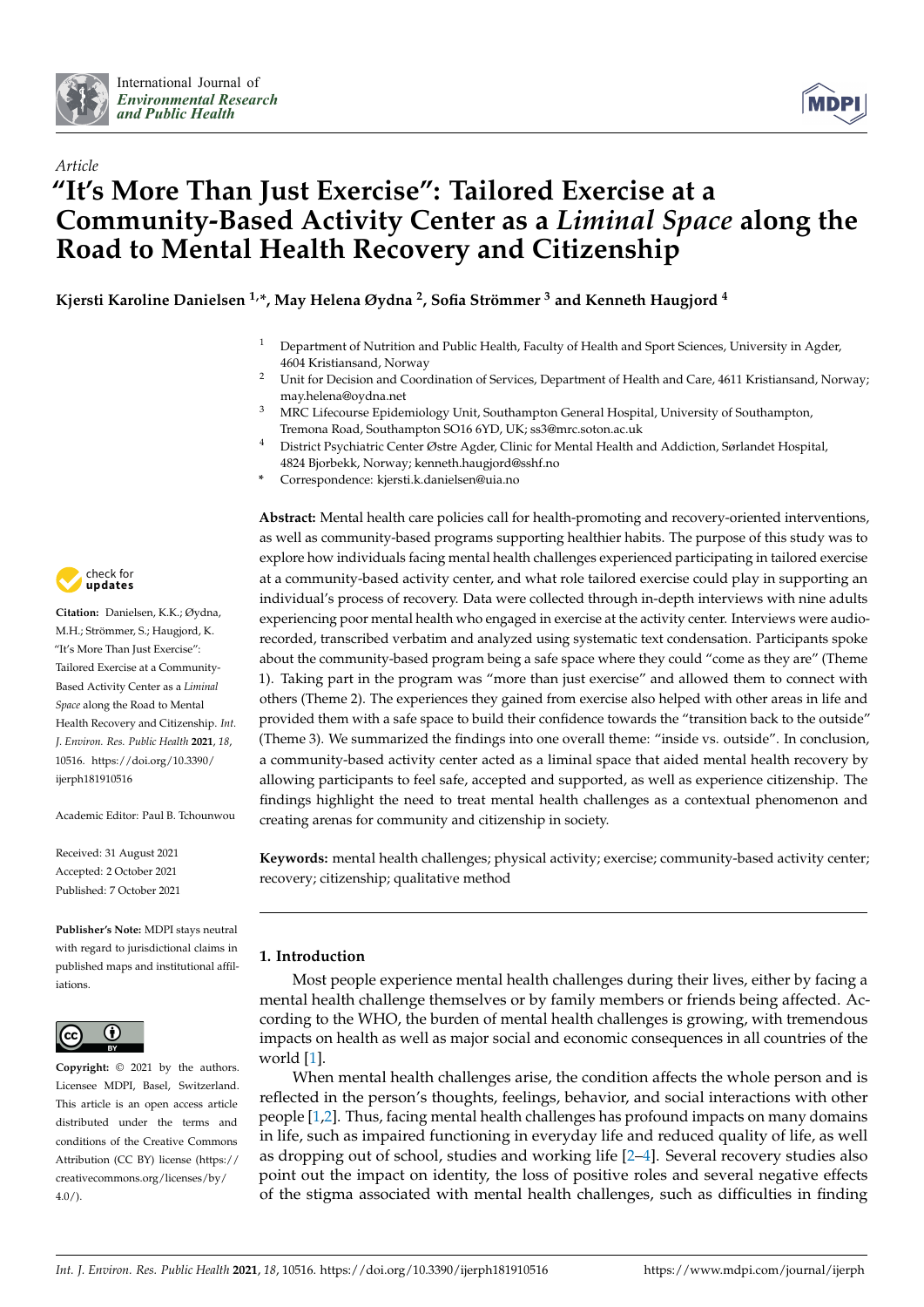work [\[5](#page-15-3)[,6\]](#page-15-4). In the opposite direction, low education, being outside work and poor finances are important contributors to mental health challenges [\[3,](#page-15-5)[7\]](#page-15-6).

In all societies there are human experiences with mental health challenges, and it can be understood as not just a private experience but something that is part of a social and cultural context [\[8\]](#page-15-7). Research at a population level would suggest that social factors rather than medical interventions are the main determinants of recovery from mental health challenges [\[9](#page-15-8)[,10\]](#page-15-9). As mental health challenges arise in the context and society that human beings live in, mental health recovery is expected to happen in psychosocial contexts in society [\[2,](#page-15-1)[11\]](#page-15-10). The United Nations (UN) report, "Right to mental health" [\[12\]](#page-15-11) also calls for a change in focus, aiming for mental health challenges to be treated as contextual phenomenon. This is, however, not yet reflected within the support systems, which can still be dominated by traditionally biomedical models where mental health challenges are reduced to phenomena more or less disconnected from the context where they occur and in simplified relations to life in general [\[13](#page-15-12)[,14\]](#page-15-13).

#### *1.1. Physical Activity*

Nevertheless, treatment is one route among many to recovery [\[15\]](#page-15-14). Given a limited capacity to assist everyone who seeks help for mental health challenges, there is a need for simple and easily accessible strategies people can use themselves to better manage mental health and recover [\[4](#page-15-2)[,16](#page-15-15)[,17\]](#page-15-16). Physical activity shows potential in this respect and can be implemented/carried out at a community-based activity center.

In recent years physical activity has been recognized as an important area of responsibility in public health policy and is included in plans and strategies. The importance of physical activity as part of mental health work is at the center of the Norwegian Government's latest strategic plan for better mental health [\[18\]](#page-15-17). According to the latest public health report in Norway, there is a special need for efforts to offer people with mental health challenges help to change their lifestyle [\[19\]](#page-15-18). National and international mental health care policies also call for health-promoting recovery-oriented interventions, as well as community-based programs supporting healthier habits [\[2\]](#page-15-1).

A large amount of quantitative research has shown associations between physical activity and mental health [\[20](#page-15-19)[–22\]](#page-15-20). In accordance with the well-known postulated psychological effects of physical activity, participants in several qualitative studies report a positive impact on mental health, improvements in symptoms of mental health illness and better management of the illness/symptoms through physical activity [\[23](#page-15-21)[–28\]](#page-15-22). Many of these studies on physical activity and mental health assume a connection between physical and mental health through some physiological and endocrine changes and focus on the impact of physical activity on the symptoms of mental disorders [\[20,](#page-15-19)[21](#page-15-23)[,29](#page-16-0)[–31\]](#page-16-1). There has been less focus on the aspect of physical activity as something that can facilitate other processes associated with recovery and a better quality of life and well-being.

#### *1.2. Recovery*

Recovery is a term used, understood and defined in different ways [\[32–](#page-16-2)[35\]](#page-16-3), and was recently defined by Topor, Larsen [\[35\]](#page-16-3) to be "*a deeply social, unique and shared process in which our living conditions, material surroundings, attitudes, values, feelings, skills, and/or roles are changing. It is a way of living satisfying lives together with others, even though we may still experience distress, unusual experiences, and troubling behavior. Recovery involves engaging in new material and social contexts and in dialogues where new ways of understanding and handling the situation are created as we move beyond the psycho-social-material crisis*". This definition is like recovery itself: a process. Recovery from mental health problems is not an outcome to arrive, it is a journey into life, a personal and social journey [\[36](#page-16-4)[,37\]](#page-16-5). Common to all definitions is that recovery does not imply that the mental health challenges or illness are cured. The main aspect is being able to live meaningful and satisfying lives, as the people themselves define it, with or without symptoms and problems that will come and go [\[2,](#page-15-1)[38](#page-16-6)[–41\]](#page-16-7). Disease and symptom focus is toned down whilst humanization, participation,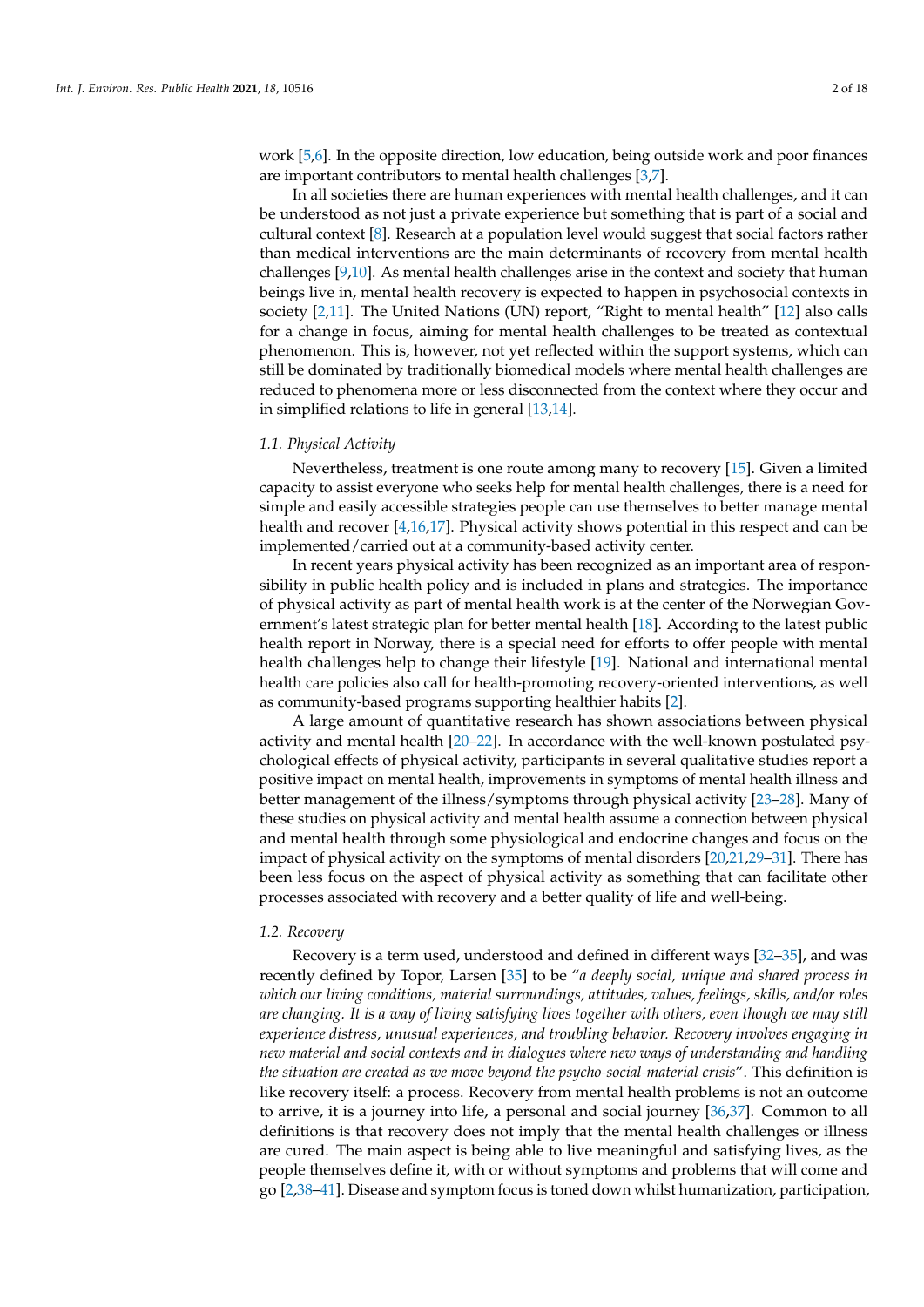mastery and citizenship will receive increased focus. In line with this, recovery and the knowledge about recovery relies on people's own experiences of facing mental health challenges and how such problems affect everyday life. These lived experiences guide our understanding of what might be important in such recovery processes [\[2](#page-15-1)[,11](#page-15-10)[,42](#page-16-8)[,43\]](#page-16-9).

In studies exploring the experiences of what people facing mental health challenges think is most important for mental health and recovery, five dimensions recur; (1) connectedness, (2) hope and optimism about the future, (3) identity, (4) meaning in life, and (5) empowerment (abbreviated CHIME) [\[42,](#page-16-8)[44\]](#page-16-10). Recovery-oriented mental health work proposes that processes related to CHIME mainly take place outside the health services; it is about everyday life in relationships and interaction with others in the local environment/community, it is about a recovery process throughout the lifespan [\[2\]](#page-15-1). This can involve helping people who have mental health challenges in facilitating these processes and supporting the individual in their recovery process. Research has shown that physical activity may provide an opportunity for social interaction [\[23](#page-15-21)[,25,](#page-15-24)[27,](#page-15-25)[28,](#page-15-22)[45–](#page-16-11)[50\]](#page-16-12); give a sense of meaning, purpose and achievement [\[23–](#page-15-21)[25,](#page-15-24)[27,](#page-15-25)[28,](#page-15-22)[45](#page-16-11)[,46](#page-16-13)[,48](#page-16-14)[,50,](#page-16-12)[51\]](#page-16-15); as well as being a useful self-help strategy and a source for regaining life [\[26,](#page-15-26)[46](#page-16-13)[,51](#page-16-15)[,52\]](#page-16-16). Facilitating social interaction with other people through exercise, is also shown to contribute to hope and optimism for the future, as well as developing a new positive identity other than mental health challenges [\[35\]](#page-16-3). In a literature review including thirteen qualitative studies on exercise interventions for people with mental health challenges, Mason and Holt [\[28\]](#page-15-22) found that service users experience exercise interventions as inclusive, non-stigmatizing and effective for their personal recovery process. People facing mental health challenges also emphasize facilitating personnel [\[23](#page-15-21)[,25,](#page-15-24)[53,](#page-16-17)[54\]](#page-16-18).

## *1.3. Citizenship*

As there is a growing body of empirical data that reveals that recovery has to be viewed as a social and relational process, recovery is also an emancipation movement that seeks the social inclusion of people who have been marginalized and segregated [\[40\]](#page-16-19). As such, promoting citizenship is a key characteristic/domain of recovery-oriented practice [\[55\]](#page-16-20). Citizenship is an approach to supporting social inclusion and participation in society of people with mental illnesses [\[56\]](#page-16-21). Recovery and citizenship evolved independently, and there are both differences and similarities between the two approaches [\[56\]](#page-16-21). As stated by Ponce and Rowe [\[56\]](#page-16-21), both recovery and citizenship have an expansive view of the person, refusing to define individuals by disability but rather as people first who, among other characteristics and roles (e.g., sibling, parent, worker, musician, and neighbor), are facing mental health challenges. Nevertheless, as recovery validates the individual's hopes and strivings in the social context, citizenship adds a social-contextual emphasis and involves the strength of people's connections to the rights, responsibilities, roles, resources and relationships (the five Rs) that society offers to people through public and social institutions and associational life, and "a sense of belonging as full, participating members in society that is validated by one's fellow citizens" [\[57](#page-17-0)[,58\]](#page-17-1). In Norway and other countries, studies have shown that street football can be an important arena for recovery processes among people facing mental health challenges [\[59\]](#page-17-2). This research has its origins across services and systems, as well as a focus on the users being involved and considered equal parts/contributors. The football training facilitates the participant's recovery processes through authority and confirmation of one's own resources and motivation, providing a sense of belonging as well as being an arena for social training with active participation and co-determination [\[59\]](#page-17-2).

# *1.4. Aim of the Study*

To the best of our knowledge, the current body of qualitative research exploring the experiences of physical activity among people facing mental health challenges, does not cover tailored exercise at community-based activity centers. Increased knowledge about such centers is important to further develop and improve them. Those who can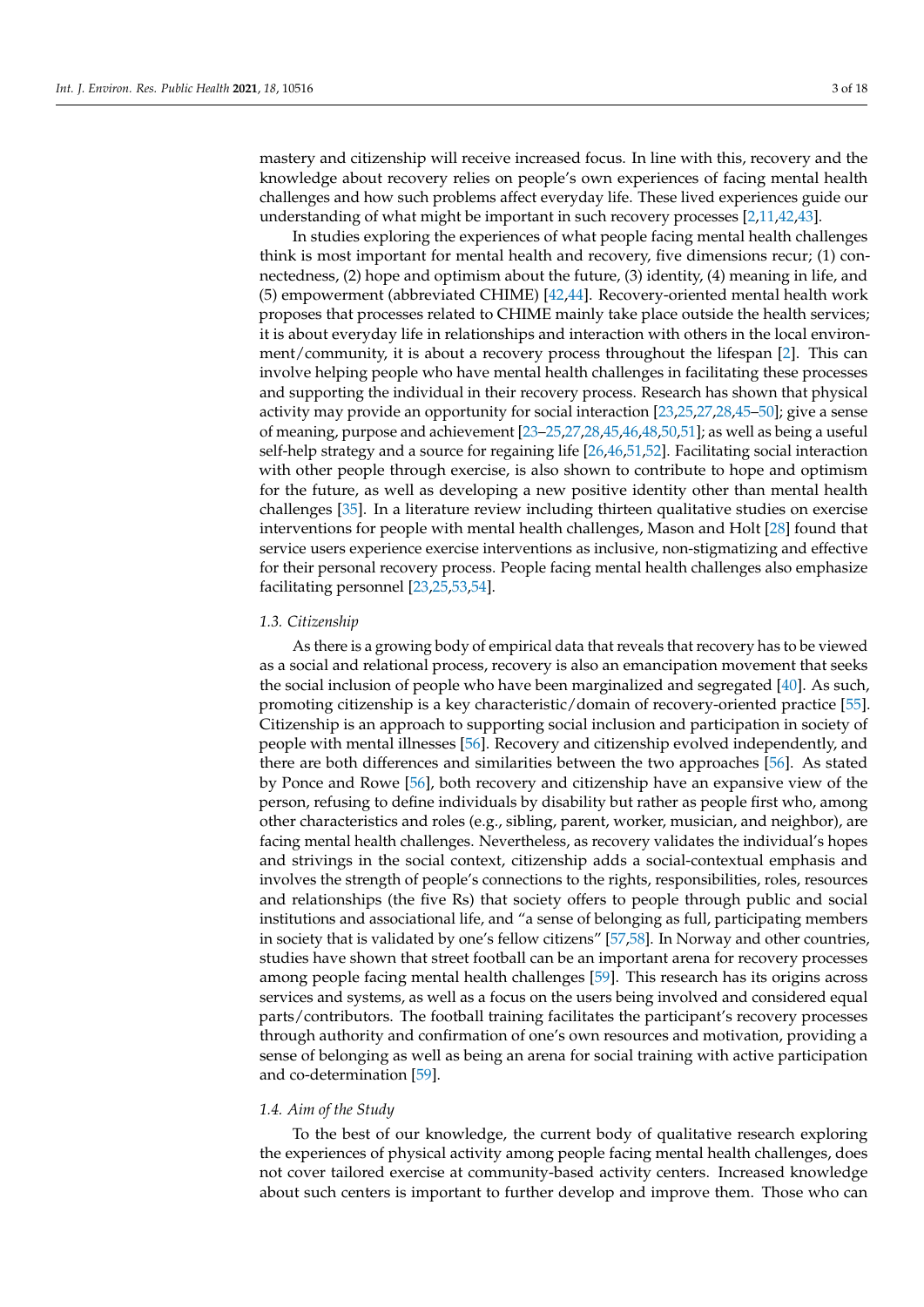contribute to the knowledge in the best possible way are the participants themselves. By understanding people's experiences, we can identify their key needs, which will help design more effective support programs/facilities and reduce national health service costs. Consequently/within this context, the purpose of this study was to explore how individuals facing mental health challenges experience participation in tailored exercise at a community-based activity center, and what role tailored exercise could play in supporting an individual's process of recovery.

#### **2. Materials and Methods**

# *2.1. Study Design*

The study was designed as a qualitative explorative study using individual, semistructured, in-depth interviews [\[60](#page-17-3)[,61\]](#page-17-4). An inductive, descriptive, and explorative type of analysis was used, i.e., systematic text condensation developed by Kirsti Malterud [\[60](#page-17-3)[,62\]](#page-17-5).

#### *2.2. Research Team*

In this study, the research team consisted of an associate professor in sports science and public health (first author), a master's student in psychosocial health, a psychologist specialist in community psychology, working as a professional advisor and service developer at the district psychiatric center (DPS) at the Hospital of Southern Norway, and a psychologist and researcher in behavioral science, specializing in motivation (co-authors). To increase the validity and reliability of the project, the study, with its analyses and findings were also discussed within the research group "An including society" at the University of Agder (webpage: <https://www.uia.no/en/research/helse-og-idrettsvitenskap/an-including-society> (accessed on 6 October 2021)). In this group, there is a person with user experience of facing mental health challenges and experience of the importance of physical activity for his own recovery process. This person has contributed to the design of the interview guide and the study. None of the members of the research team or the group work at the activity center.

## *2.3. Preconceptions*

The aspect of researchers' preconceptions is highlighted by Malterud [\[60\]](#page-17-3), Malterud [\[62\]](#page-17-5). The motivation for this study arose from the master's student's experiences during a practice period at the activity center, and from the knowledge of the quantifiable effects of physical activity in the treatment of mental health challenges. We reflected on our own background and preconceptions, both prior to and during the research process, and how they could affect the prepared research questions and our way of understanding the participants' descriptions of their experiences. This helped us to be aware of and understand our preconceptions as a resource for new questions during the interview and created an informed platform to understand our participants in new ways. We tried to bracket our preconceptions [\[60](#page-17-3)[,62\]](#page-17-5). During the interviews, we attempted to set aside the preconception through bracketing interviews [\[60\]](#page-17-3). This is to be able to critically draw attention to the participants' experiences in light of the individual's lifeworld (Malterud, 2018, p. 29). Nevertheless, our background and pre-understanding is a necessary condition for our understanding, and we acknowledge that as a researcher we are always "visible" as acting in the themes and text [\[60](#page-17-3)[,62](#page-17-5)[,63\]](#page-17-6). We aimed to describe the participants' experiences with physical activity at the activity center as accurately as possible, keeping in mind Giorgi's statement that "the result of a descriptive analysis is a second-order description" [\[64\]](#page-17-7). The analysis/findings were also discussed within the research group "An including society".

## *2.4. Research Context and Tailored Exercise*

The research context is a community-based activity center located in a larger municipality in southern Norway for people aged 18 years or more facing mental health challenges or substance abuse. The center has a "non-clinical approach", i.e., there is no requirement for proven diagnosis and no referral is needed. As there is no waiting list, participants can enter the activity center free of charge at any time for as long as they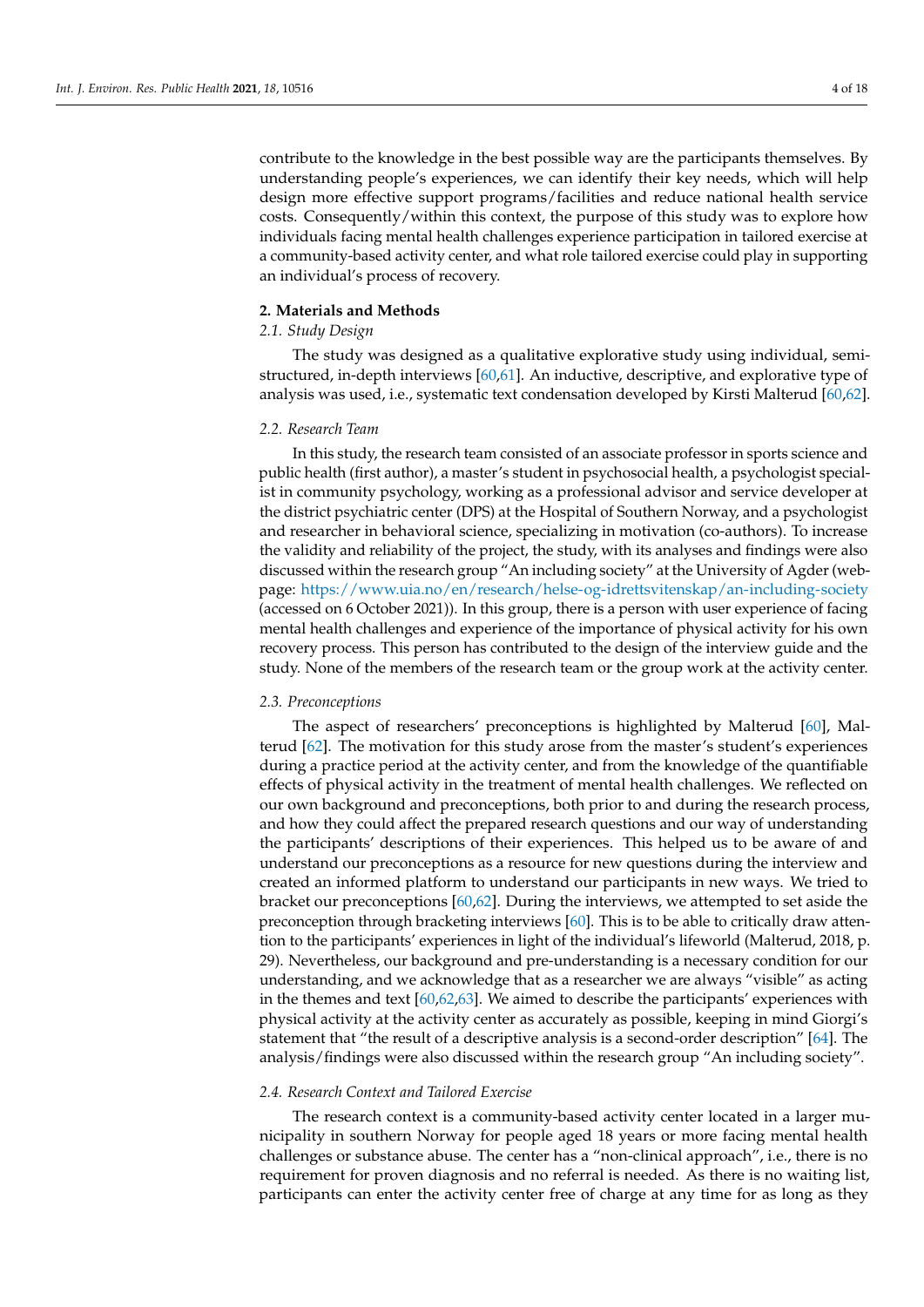want, and participants are referred to as members. However, on their first visits to the center many of the participants are accompanied by a "follower", such as a mental health worker in the municipality, the hospital, or the district psychiatric center. The municipality finances the center, and for trips and larger excursions, it is also supported by scholarships, funds, etc.

A large variety of activities, groups and courses is offered at the center, including outdoor life, training and movement, creative activities, choir and music and various mastery and development groups. The focus is on opportunities, joy, activity, and community. In addition, there is a popular coffee shop with reasonable prices and open events to attend.

The activity center focuses on the services being recovery supportive, meaning that recovery is a basic attitude in their meetings with the participants and the employees work to support the participants in their personal and social recovery process. The aim of the activity center is for everyone in the target group to have the opportunity to live active lives, participate in meaningful activities as well as be part of a good social community. A recovery-oriented approach to all participants is implemented by focusing on the participants' goals and opportunities and being concerned about what is important to the participants. The participants are actively involved and have an influence on which groups and activities should be carried out.

A key part of the offer at the activity center is the tailored exercise. The exercise sessions are supervised by personnel with competence within sports science and mental health. The participants are introduced to exercise tailored to their mental health, physical fitness and function, and exercise together with other individuals with mental health challenges. The exercise includes endurance training (in the form of running classes and spinning) and strength training sessions (in the form of CrossFit and Tabata). Participants can also exercise with a personal coach. The intention is to present what is possible for the participants and the experience of mastering and enjoying being physically active.

#### *2.5. Participants and Recruitment*

The participants were five women and four men (aged 20–45 years). All the participants had voluntarily entered the center and wanted to attend the exercise sessions at the activity center for people facing mental health challenges. As the center has a "non-clinical approach", and is a low threshold offer, the participants were not mapped according to diagnosis, pathology, or medication for participation in the study. There were, however, significant variations in terms of activity levels and experiences with physical activity and exercise in childhood, youth, and early adulthood.

M.H.Ø. recruited the participants by sending an overall request to the general manager/director at the activity center. This was followed by a meeting with the manager and two employees in charge of the exercise sessions, aiming to present and discuss the purpose of the study and ethical considerations. The study sample was selected strategically aiming to gain insight into diverse experiences. The two exercise instructors were asked to choose eligible participants from the activity center, i.e., participants able to answer the aim of the study as best as possible and strengthen the information power and the breadth of variation in the empiricism [\[60\]](#page-17-3). The inclusion criteria were having mental health challenges and having participated in the tailored exercise sessions at the activity center over the previous six months or longer. The exclusion criteria were related to researcher safety, where those individuals with psychosis or who were in a major crisis would not be interviewed. Furthermore, it was not desirable to interview participants who could be under the influence of drugs. There was no requirement for physical fitness or functional level.

All invited participants voluntarily agreed to participate in the study and were then contacted by the M.H.Ø. to arrange the interview. The researcher explained the purpose of the study, assured data confidentiality, and informed the participants about the interview being recorded before starting. All participants completed written informed consent forms.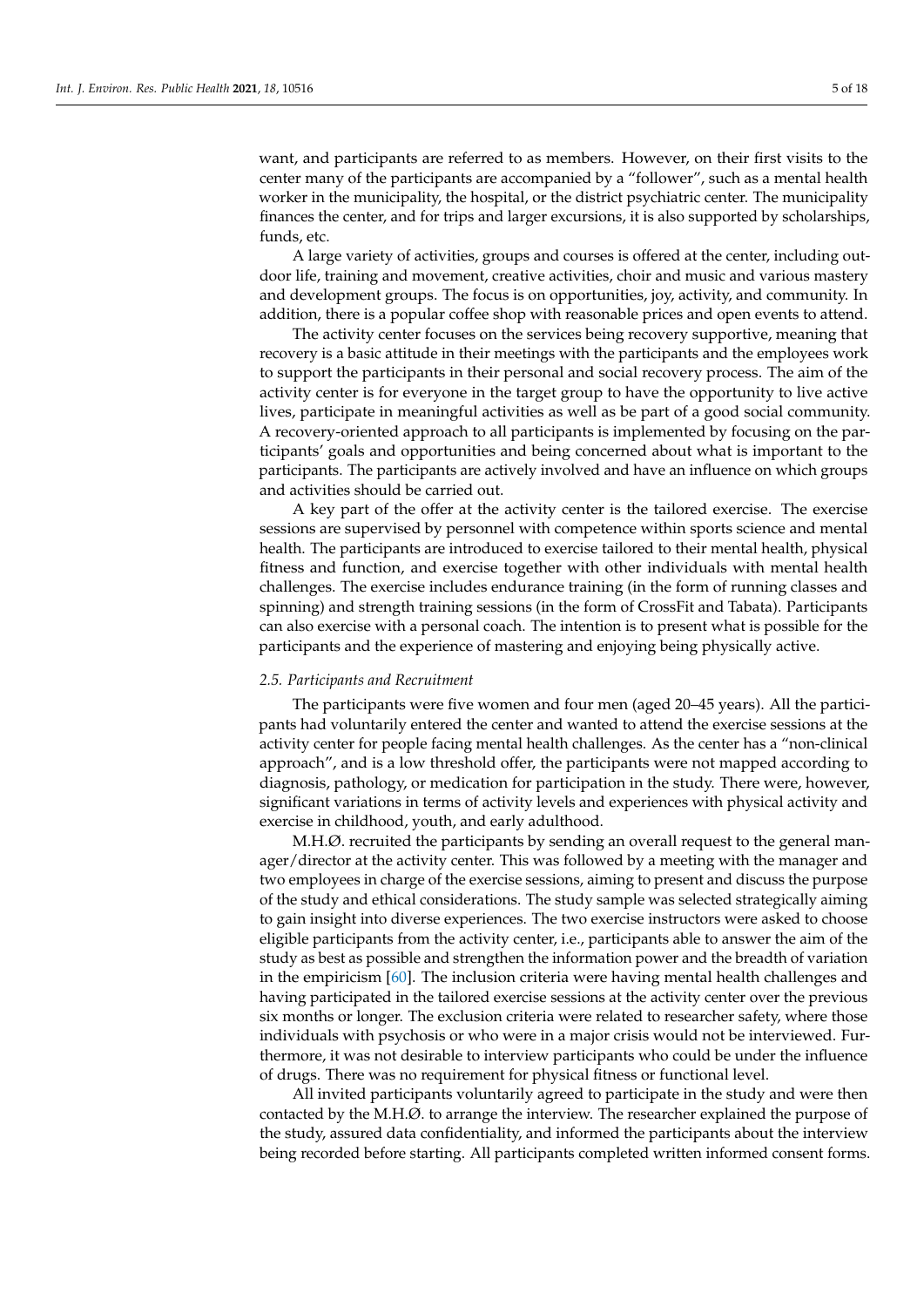## *2.6. Data Collection*

Data were collected via individual, semi-structured, in-depth interviews [\[60,](#page-17-3)[61\]](#page-17-4). A semi-structured interview guide was developed by the M.H.Ø. and K.K.D. and discussed with the research group. The interview guide included open-ended questions formulated to inspire open dialogue, act as a trigger or stimulus for further conversation, and encourage the participants to speak freely about experiences of the adapted/tailored exercise at the activity center. The main questions were; *(1) What made you start exercising? (2) Can you tell me something about your experiences with participating in adapted training here at the activity center? (3) What does exercise mean for your mental health? (4) Have you experienced anything here that has been important to you? (5) Is there anything else you want to tell me?*

All the interviews were carried out by M.H.Ø. at the activity center during the autumn of 2019. The resulting interviews varied in length between 25–45 min. During the interview the interviewer repeated the terms the participants used in the dialog, and various statements were asked again to ensure the interviewer understood correctly what was said. In the end of the interview the interviewer made a summary of what the participants had said, to ensure the interviewer understood it correctly. All interviews were audio-recorded, and the researcher took notes to assist the subsequent analysis. M.H.Ø. and K.K.D. read all the transcribed interviews, which amounted to 78 pages of empirical material.

## *2.7. Data Analysis*

The interviews were analyzed using the principles of systematic text condensation [\[60](#page-17-3)[,62\]](#page-17-5), a modified version of Giorgi's phenomenological approach [\[64\]](#page-17-7). Aiming to create a wider analytic space, the analytical work was conducted as collaborative negotiations between M.H.Ø. and K.K.D. During this discussion, themes and subthemes were gradually developed. The analytic process was characterized as an ongoing and dynamic process, and themes and codes were treated as flexible entities being reconsidered and reorganized several times as new patterns appeared. A stepwise approach as described by Malterud was used [\[60](#page-17-3)[,62\]](#page-17-5). The four steps comprised:

## (1) Total impression—from chaos to themes

Transcribed interviews were read separately to establish an overview of data and obtain an overall impression/to get a general impression of the whole, looking for preliminary themes associated with participants' experiences with exercising at the activity center. Preliminary themes were identified and discussed, and browsing the transcripts for the first time, our attention was attracted by themes such as; *"come as you are", "tailored exercise", "support from coaches", "exercise is the best medicine", "it's more than just exercise", "economy", "the race", "physical and mental benefits" and "social support"*. Preliminary themes were starting points for organizing data but did not constitute categories or results.

(2) Identifying and sorting meaning units—from themes to codes

Each transcript was reviewed systematically, line by line, to identify meaning units in text, with the themes found in step 1 as road signs. A meaning unit is a text fragment containing some information about the research question [\[62\]](#page-17-5). Meaning units containing relevant information of different aspects of the participants' experiences of the exercise at the activity center were decontextualized and coded thematically into detailed tables of each interview. The coding process included identifying, classifying, and sorting meaning units potentially related to the previously negotiated themes. Identified meaning units were marked with a code—a label that connects related meaning units into a code group. During this process, themes were discussed and consequently renamed and merged based on overlaps, as well as new themes emerging. Codes were re-defined accordingly. During coding, the names and features of the code groups were elaborated from the themes from the first step of the analysis. Following this iterative process, with negotiation, we finally sorted the meaning units according to these codes; *"Inside versus outside", "Come as you are", "More than just exercise", and "Stopover for the way forward"*.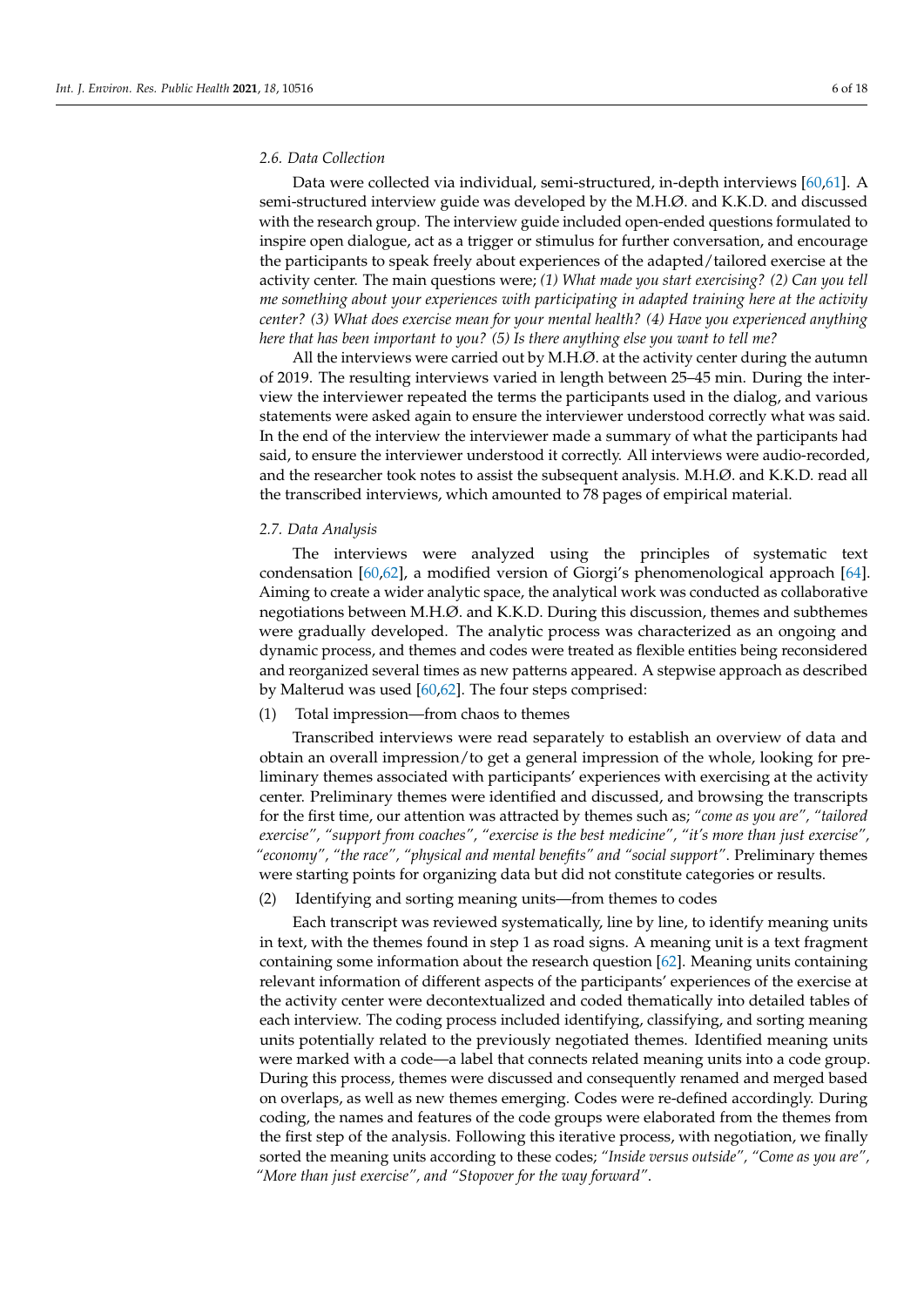#### (3) Condensation—from code to meaning

In this step, we systematically abstracted meaning units within each of the code groups established in the second step of the analysis. The meaning units were reread, and with the code groups as starting points, the empirical data were reduced to a decontextualized selection of meaning units sorted thematically (as thematic code groups) across individual participants. A condensed text summarizing the main content in each code group was then developed, and "golden quotes" were chosen.

## (4) Synthesizing—from condensation to descriptions and concepts

Finally, the condensed text was converted into an analytical text concerning the participants' experiences with the exercise, and quotes were given as illustrations.

#### *2.8. Ethical Considerations and Procedures*

The participants received written and verbal information about the study, and they gave written consent to participate in the study. They were guaranteed anonymity and informed that they could withdraw from the study anytime, without any further consequences. The study was approved by the Norwegian Center for Research Data (ref. 465089). In the study, a qualitative research method was used, and knowledge was created in the interaction between participants and interviewers [\[61\]](#page-17-4). Ethical research practice is, however, not just following guidelines and procedures. The interviewer was aware of the asymmetric relationship during the interviews and reflected on their own attitudes and values before meeting a vulnerable group of people [\[61\]](#page-17-4). In addition, the interviewer was aware of the nonverbal and verbal language to avoid language power. Furthermore, the place phenomenology was emphasized, as the interviews took place in a room at the activity center, so participants were in a safe and familiar environment [\[65\]](#page-17-8). Rooms that are pleasant promote the experience of respect and support in meeting people who are facing challenges [\[65\]](#page-17-8). Candles were used, and refreshments served to create a good atmosphere that should inspire an open dialogue. Every effort was made to safeguard the participants' right to privacy, welfare and care in the best possible way throughout the study. It was important for the interviewer to meet the participants in a friendly, polite and respectful manner, and to have respect for the participants' perspectives and opinions, even if they were different from her own. This is so that they would feel taken care of in the best possible way as well as showing respect for the time they gave to participate in the study. Attempts have been made to convey the empirical findings with respect and humility for those involved in the study and in a way that is true to the participants' voices. The authors have been conscious of the language, so that it is the participants' voices that have been given prominence.

# **3. Findings**

When speaking about their experiences related to exercising at the activity center the participants mostly compared "inside" (referring to inside the activity center) with "outside", indicating that for them there is a difference between being inside the activity center and outside in the community. Hence, findings were summarized into one overall theme: "Inside vs. outside". The participants' experiences with exercising at the activity center were further divided into three main themes: (1) "Come as you are", (2) "More than just exercise", and (3) "Transition back to the outside". A thematic map was created to illustrate these themes (Figure [1\)](#page-7-0). Below the experiences are further presented thematically. Themes and subthemes are formulated based on the participants' own words, and to be true to the richness and variation in the participants' descriptions, findings are presented as condensed and detailed descriptions of the experiences. Quotes are provided to illustrate the themes.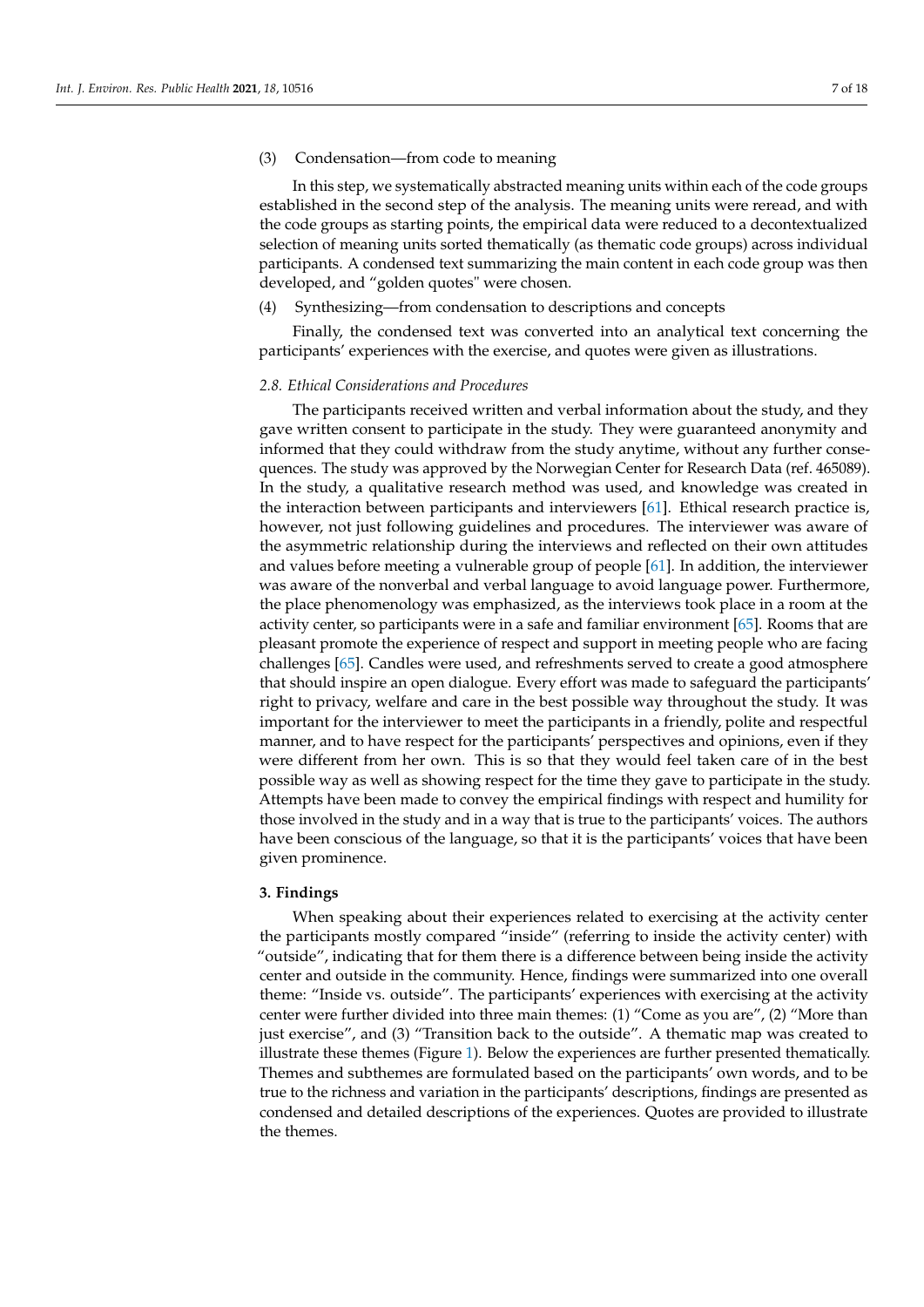<span id="page-7-0"></span>

**Figure 1.** Overarching theme, main themes, and subthemes.

# *3.1. THEME 1: Come as You Are*

Most participants valued the activity center as a place where they could "come as they are". Meaning that for them, the center was a safe space where they did not have to pretend to be anything; they had permission to be vulnerable, flawed and present their physically and mentally natural selves. As one of them expressed it, *"It's a place where you can just step inside and present yourself."*

## 3.1.1. No Waiting List

To enter the activity center, the participants did not have to fill out forms, be interviewed, assessed, or pass through a lot of time-consuming bureaucracy. No referral was needed, and there was no waiting list. These experiences contrasted with their previous experiences of going to new places, which were experienced as being scary, challenging, and time-consuming. One participant described a previous experience by saying,

*"...the first time I got ill there were interviews, forms and a lot of bureaucracy, ...it took time and I got sick. I needed help but didn't get it, you get forms and assessment just to get into something in the form of help, I thought it was incredibly difficult."*

For the participants, the bureaucracy in other places was also experienced as if they were being asked to prove themselves worthy or eligible to be offered help.

# 3.1.2. It Is Free

Several participants talked about their finances and how they appreciated that going to the activity center was "free of charge". Due to their mental health challenges, many participants had experienced a deterioration in their financial situation. Some mentioned that previously they had worked out at regular gyms or participated in other activities but could no longer afford it. As one participant stated, *"I love to be involved in things, but I do not have the finances because of my mental health now."* At the activity center, finances were no longer an obstacle to participation, they could just "enter and attend", and even have a personal trainer. One participant said,

*"I work out with my personal trainer (at the activity center) once a week, what if I should pay the money myself, me being disabled. I have the lowest level of insurance, and so it is completely out of the question to spend money on a personal trainer because there isn't even enough for everyday needs, so it's not possible no matter how much I need it..."*

## *3.2. THEME 2: More Than Just Exercise*

When speaking about their exercise experiences at the activity center, the participants described it as "more than just exercise", and many experiences contributed to this description.

## 3.2.1. Tailored Exercise and Caring Instructors

All participants expressed a preference for the tailored exercise at the activity center. The participants described the exercise as always being tailored to their physical fitness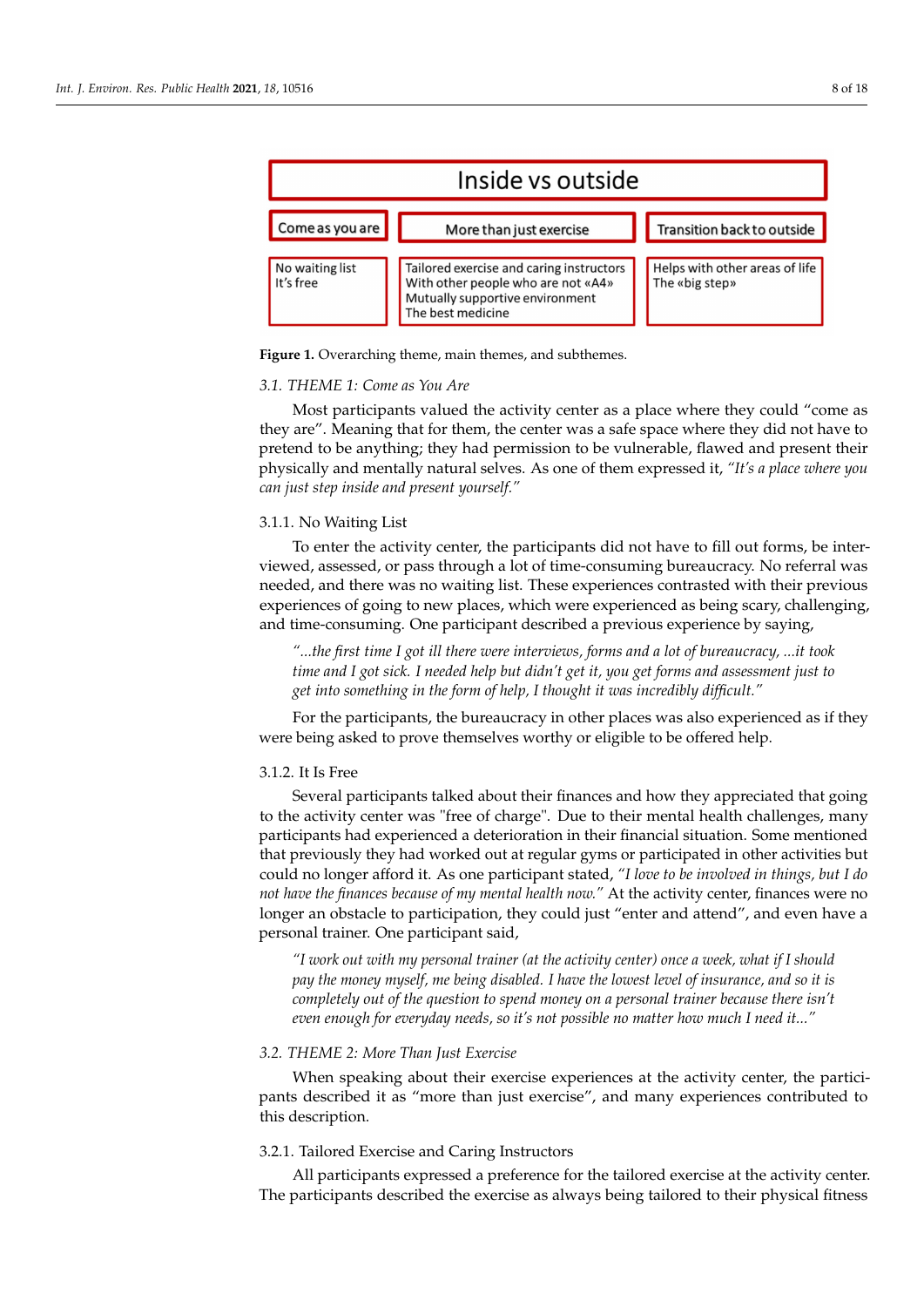and mental state. They valued the competent and facilitating instructors who motivated them and enabled everyone to participate by finding alternative exercises or dividing the group into different levels during the sessions. The aim was for everyone to participate; nevertheless, the participants emphasized that the instructors also respected their personal limits and various (psychological) barriers. Experiencing the activities as approachable and responsive to the diverse needs of the participants were important. As described by one participant,

*"Since the instructors know me so well and they know how far/hard they can push me, and when I've been pushed far the instructors pushes me even longer. So, I really like exercising with my personal trainer, because he always knows what I need."*

The instructors were also perceived as inclusive, non-judgmental, supportive, interested, and caring. When participants were "having bad days" and struggling with motivation, anxiety or mood, they appreciated having regular exercise schedules and appointments. If, however, the participants did not show up, then the coaches sometimes called or asked for them. As one participant said,

*"I believe that for anyone with a mental health challenge, it is difficult to motivate themselves. I got help from the (instructors) here. They called, sent me text messages. So even if I felt it was fussy, it was kind of good because they showed that they cared about me."*

Being contacted by the staff was experienced as a motivator for participation and regarded as being cared for. At the activity center, they experienced compassion, acceptance, and support. The participants felt welcome, seen, heard and respected, and this was motivating. These experiences contrasted with their previous experiences of feeling alone at regular gyms, where the other attendees were better able to function and were just getting on with things. As articulated by one participant,

*"It's much harder to just step into an empty gym to exercise without someone telling you what to do and motivate you to exercise, and you don't quite know what to do inside that gym, then it can be a little overwhelming."*

Going into an ordinary fitness gym alone seemed overwhelming for this participant, feeling unsure of what to do and where to start. At the activity center, they were exercising in a group with others in the same physical shape, and there was no focus on the body, there were no mirrors, they could not and did not need to look at (their) bodies. Like one said, *"It is movement that is important, and it is a good way of having a safe exercise environment".* Being part of a group was experienced as a motivator and a driving force to continue exercising for several of the participants.

## 3.2.2. With Other People Who Are Not "A4"

All participants indicated positive experiences with exercising together with others "in the same situation", meaning together with others with mental health challenges. One participant used the metaphor, *"being with other not A4-people"*. The participants experienced being understood by the others at the activity center; they did not have to explain why they "are as they are" or why they are "having a bad day"; they were "all the same". They appreciated that at the activity center their presence was not dependent on their "daily form,". At the activity center they were always included, and everyone was "like-minded", and "nobody is above anyone". As so aptly described by one participant,

*"It's a difference between being out there and in here at the activity center, here you can be who you are no matter what; you are understood. It's really nice to come here to see that other people can have it just like me. That everyone is somehow not perfect out in the world either, ...That people are people."*

Exercising together with others "in the same situation", or who had also been through or were in heavy situations (meaning difficult life situations or events), was emphasized as important and positive. One participant said, *"It is one of the best things about this, to exercise*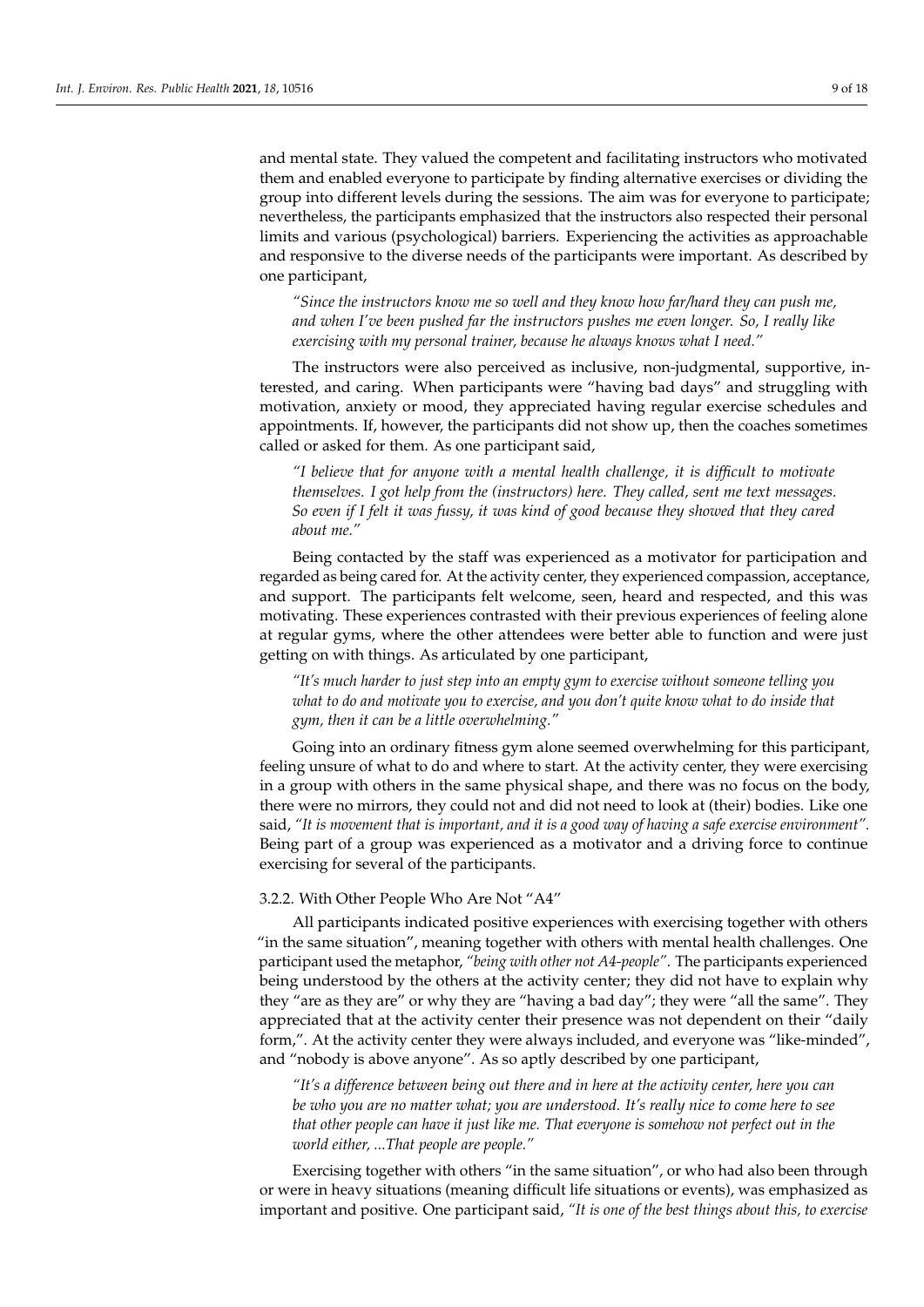*with others in the same situation. Because you see that you are not alone with how heavy it is."* The social environment at the activity center was described as a community without judging. Again, the participants compared it to outside in the community, and it is clear; for them, there was a divide. As one participant expressed, *"I feel there is a little less judgment here. Here it is like; you have got yours and I have got mine, here it's exercise we're doing."* Whereas, outside in society, many participants experienced that if once being labelled as mentally ill, you will never get rid of that label. One participant described it as follows,

*"I feel that you are easily stigmatized in society in general if you are not an A4 person, then you get the label of being weird and mentally ill and all that and then it is not easy to get rid of that label...If you get labelled as mentally ill then it's forever. It makes it difficult because you are so much more than mentally ill."*

# 3.2.3. Mutually Supportive Environment

Participants also highly valued the mutually supportive environment at the activity center. They experienced receiving support from employees and other participants, and this was perceived as important for recovering. One participant compared it to having another serious illness, *"You can't get out of this alone. I think it is the same as cancer. One cannot get out of cancer alone."*

In addition to receiving support, exercising together with others "in the same situation" also represented an opportunity to help and support each other. Showing support for others was experienced as an opportunity to show other sides of themselves. Even though they had difficult days themselves, it was perceived as good to help others. They experienced being able to give and receive "social support for each other". As one said,

*"You receive support and care, but eventually when you become confident in yourself, you give back and there are important things to experience and learn. Yes, being important to others is also important."*

Being at the activity center was experienced as being important for others, and the activity center turned out to be a social network, and they made friends. Many of them even used the term "family" when talking about other participants at the activity center. As one said, *"You meet a lot of nice people who do not work here, and I feel everyone here is a small family."* The feeling of being part of something, belonging and being accepted for who they are, seemed to be important and positively valued. One participant talked about making friends and the feeling of being asked after when ill and not present. To be asked after was described as very big, *"The people at the activity center have even said they have to pick me up, and yes it's just a trifle, but it can be very big. And that's the psychosocial for me, I don't have so much family, so I actually feel quite lonely the other days of the week."*

## 3.2.4. The Best Medicine

When speaking about the experiences related to exercise at the activity center, the participants mentioned improvements in both mental and physical health. Some participants even used the words "exercise is the best medicine" when they talked about the progress the exercise gave them. One of them summarized it as follows,

*"I notice it in so much. Attitude, sleep, less thinking, I get better self-confidence, feeling of mastery and attitude, more peace of mind, more energy, you have more stamina, and it feels good to exercise."*

The experience of exercise energizing them, the rest of the day going easier after having exercise, was a common experience. One participant said,

*"Exercise gives me more structure, just to be at home, you don't get up in the morning because you have nothing to go to or do, or you feel that you are not good enough for anything."*

For the participants, the exercise represented something "to go to", which in turn got their minds and time busy. Many explained how going to exercise resulted in less energy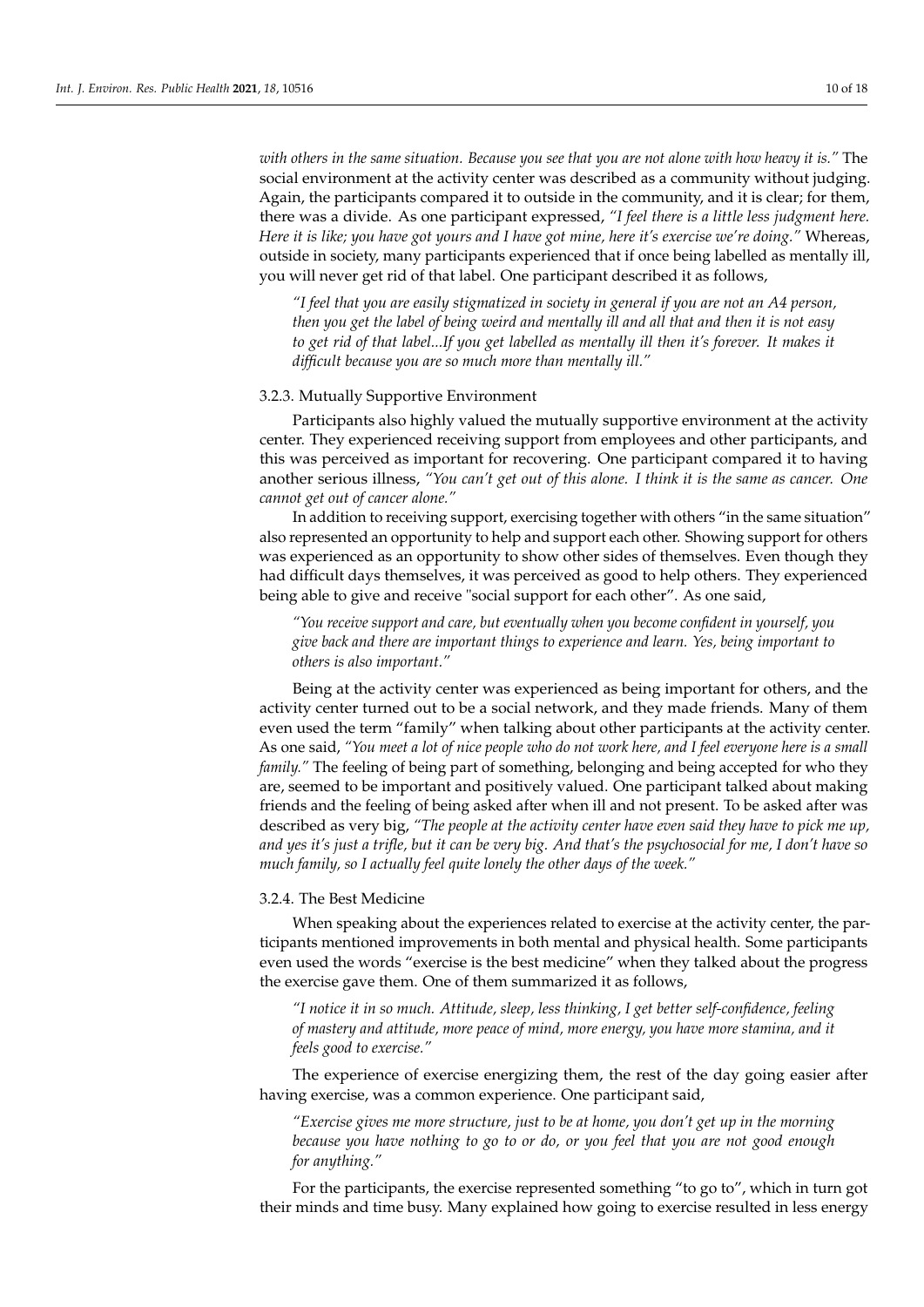left to "dwell" on negative thoughts. Whereas for others, alcohol and drugs were now replaced by exercise. Like one said, *"There is no longer a need for drinking when bored."* Now, if the participant was going to do some exercise, there was something to look forward to and something to go to.

In addition to the psychosocial benefits, exercise also improved their physical fitness. Several participants emphasized how the exercise gave them a stronger body. For someone, increased body strength also gave them a feeling of looking better, and they talked about getting comments from friends and family saying they looked better after they started exercising. Like one participant expressed it,

*"There are many who say that I look better now than before when I started, they see results, and that is always really fun to hear from others, of course. Because then you know that it works and that you develop. Yes, I think that feels good to everyone, really."*

In the beginning, some participants had experienced exercise as something they "had to" or "should bother to do". One participant said that he did not really like physical activity. Nevertheless, due to the feeling of being part of something, a group, and the exercise giving strength in the body perceived as important to be able to master everyday life, the participant continued to exercise. After having exercised for a period, some said that they felt that they exercised too much. Then it could be «wrong» that way too. However, they continued to exercise as the advantages outweighed the disadvantages.

## *3.3. THEME 3: Transition Back to Outside*

Participants spoke in terms of the activity center as being "inside" and the rest of the world being "outside" and that the activities they were engaging in at the activity center were helping them feel physically and mentally better and more robust, and more able to engage with the "outside". Taking part in activities provided them with a safe space to heal and build their confidence towards transitioning back to the outside world.

#### 3.3.1. It Helps with Other Areas of Life

Several of the participants underlined that the experiences they gained from exercise also transferred to other areas in life. One participant said that she could use the coping strategies she had learned in exercise as support in situations outside the activity center. And further expressed, *"It moves to so many other areas in life."* It was a way to gain enough self-confidence to be able to exercise at ordinary gyms, to go back to work. Some participants articulated that for them, the activity center was an "intermediate station for the way forward", to get enough confidence and energy to cope in a job and in everyday life. As one participant described it, *"in a way, some of the goal is to get us out to exercise with the "normal". That we should be able to do it ourselves then and do not need the support around us. But as they (the staff at the activity center) say; "We're not going to throw you out either"."* All participants emphasized that the activity center and the sociality they received there was a good form of a self-help strategy. Many of them stated, "Self-help is the best help."

#### 3.3.2. The Big Step

Many participants also talked about participating in a local running race being arranged "out there" in the local community every year. Participating in this race was described as "the big step", and it was taken after much support from the activity center. Participants talked about how they started to prepare both physically and mentally a long time before the race. In advance of the race, it was the unity and the exercise that helped them prepare. Most said they would have never signed up if it was not for being part of a group. After the race, they all expressed a great feeling of mastery; they had accomplished something big and were proud of themselves and the group. Finishing the race was experienced as a great victory. It was described as follows by one participant (being unsure of participating in the race in the beginning),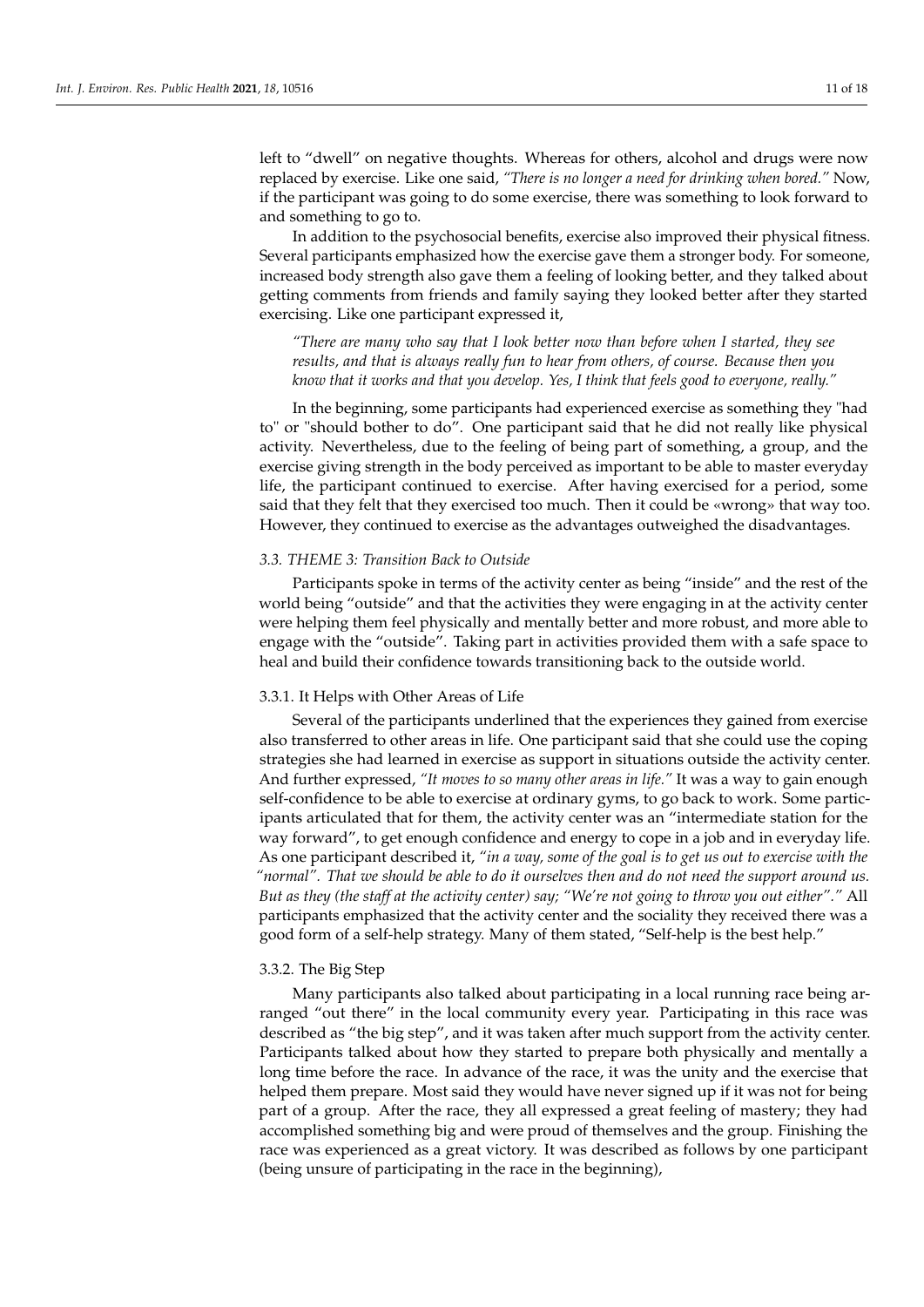*"But then I tried it, and it was fun. A huge feeling of mastery. It only gave me a good experience; people were very kind, and they cheered you on. There was nothing scary like I had imagined. You just feel you are being part of a big thing, and you also manage to do it. Yes, that is what is absolutely great, a good feeling."*

Participating in the race also represented encouragement and motivation for continuing to exercise. The participants consistently talked about setting goals, all the time higher goals. Like one said,

"Yes, you set up goals in advance so you can see that you can do it, reach the goal. It's so much fun, and it was a victory to get five km, and then I thought I must have 10 km, then it was 10 km, so next time I thought it must be a half marathon."

Another participant had a desire to run a half marathon again the next year and even talked about another and higher goal, "Next year there is a half marathon again, but my wish is great: I want to run a marathon. Yes, when the body can tolerate it. My goal now is actually to double the running length."

## **4. Discussion**

The purpose of this qualitative study was to explore how individuals facing mental health challenges experience participating in tailored exercise at a community-based activity center, and what role tailored exercise could play in supporting an individual's mental health recovery. The participants described a view of their experience at the activity center and the rest of the world as an inside versus outside dichotomy. Inside was a safe space where they felt accepted, seen, and heard as individuals, supported according to their needs, and respected and valued as human beings. The outside world was "normality" and represented a state and a social environment that was currently not comfortable or sometimes even felt cold and hostile. According to our findings, the community center was experienced by the participants as a liminal space. Liminality refers to moments or periods of transition during which normal limits of thought, self-understanding and behavior are relaxed, opening the way to novelty and imagination, construction and destruction [\[66](#page-17-9)[,67\]](#page-17-10). The community center as a liminal space created an environment where normal limits of thought and behavior were relaxed, and people could present themselves as they were, even on bad days. They felt they did not have to expend energy concealing their true emotions, their financial, physical, or mental struggles, and they could be accepted as they were. This experience opened them to self-acceptance, feeling validated and valued, and being able to engage with exercise, which they often gave up in "normal" gym environments.

The intention of the activity center is to support the participants in their recovery process. Our results provide insights into what role the tailored exercise at the activity center could play in supporting the participant's process of recovery. The described dichotomy might, however, point in the direction where citizenship becomes the ultimate goal, maybe more than "mental health recovery", which can be understood as living well with mental health problems. Several findings deserve highlighting.

First, participants emphasized the importance of being able to come as they are at the activity center, without being interviewed, measured, or subjected to bureaucracy. In addition, entering the activity center was free of charge; hence their financial situation was no longer an obstacle to participation in activities together with others. The Norwegian Government aims to even out the increasing social inequalities in health [\[19\]](#page-15-18), and within a recovery-perspective, seeks for all participants to have the opportunity to live active lives, emphasizing participation in meaningful activities in a good social community, where they can be themselves [\[2,](#page-15-1)[43\]](#page-16-9).

Participants also described exercising in a group with other individuals facing mental health challenges and being introduced to tailored activities and instructors specialized in physical activity and health as important for their participation in the activities. These experiences are in accordance with qualitative studies on physical activity among people facing mental health challenges; therefore, these findings should not be surprising.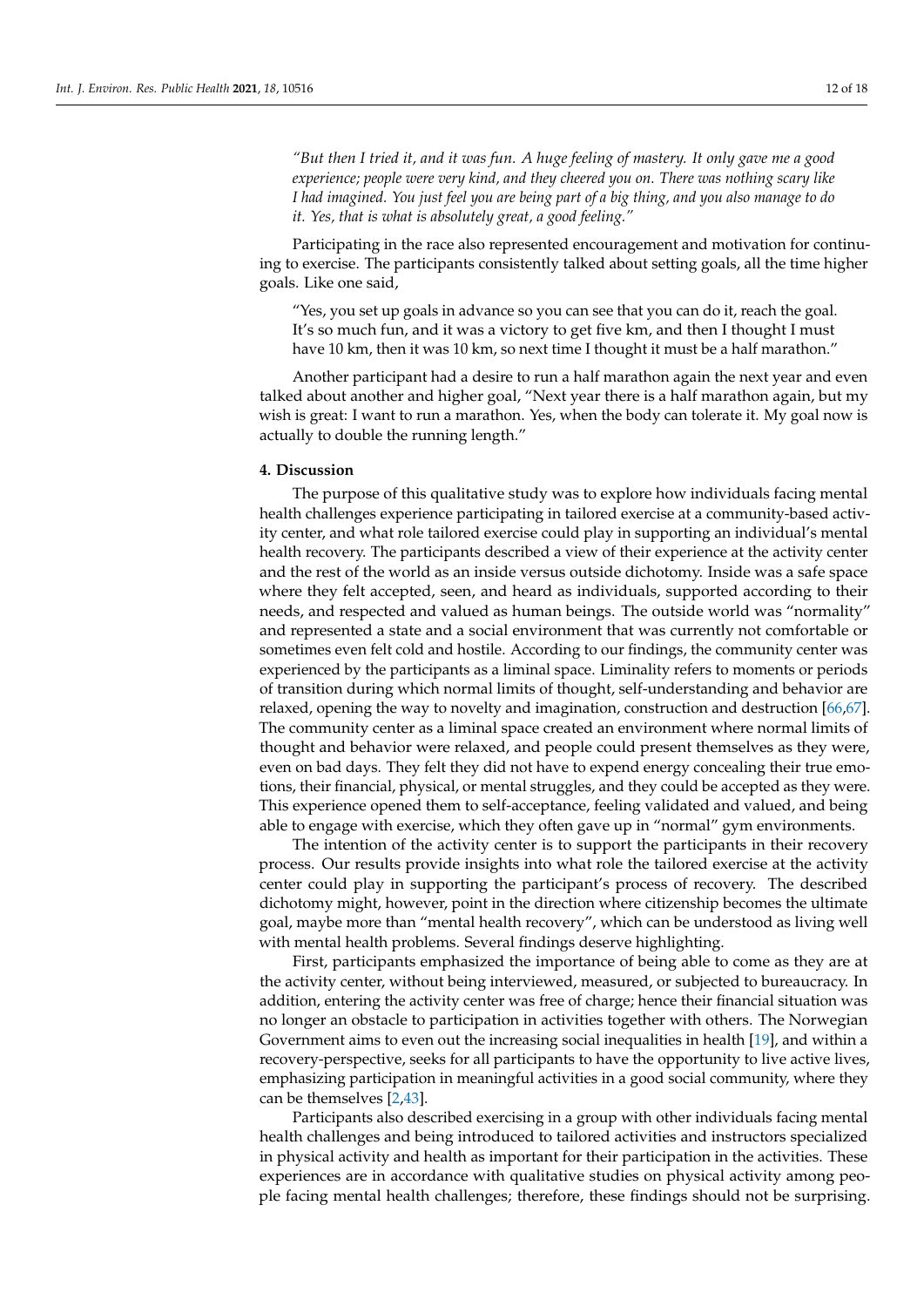Embedded in this are, however, also the aspects of connection and community. As it appears in our data and other qualitative studies, the exercise allowed them to connect with others [\[23,](#page-15-21)[25,](#page-15-24)[27,](#page-15-25)[28,](#page-15-22)[45](#page-16-11)[–50\]](#page-16-12). In addition, several of the participants' descriptions naturally comprise what we here consider as affiliation and construction of positive and "collective identity" [\[41](#page-16-7)[,68](#page-17-11)[,69\]](#page-17-12). We suggest that experience of affiliation might even be the most important ingredient of the exercise at the activity center. Collaborations, relationships, and peers are significant contributors to increase hope [\[44\]](#page-16-10), and recovery is dependent on a sense of belonging [\[5\]](#page-15-3). Considering how the participants in this study described how if they had a bad day, it was not a problem. The positive thing about someone making contact and asking for you is that it shows that you are a significant member of the group. This says something about the human vision and culture among the participants. The term "family" when talking about other participants at the activity center, and to be asked after when not present, might, however, be an expression of community and connection, which are needs common to all humans. The participants experienced that they made friends and a social network at the activity center, and connectedness is a key part of an individual's personal recovery process [\[5,](#page-15-3)[42,](#page-16-8)[44\]](#page-16-10).

The subtheme "With other people who are not "A4"" and the common experience of facing mental health challenges and be stigmatized also represents a form of "collective identity", as "ill", but with hope of getting well as something likely to happen. Inside the activity center, they could be themselves; it was perceived as an inclusive and nonjudgmental environment. This contrasted with participants' previous experiences of the stigmatization of people with mental health challenges outside, in society. They experienced it as challenging, being in a recovery process outside in the society, as the network and people "out there" did not understand that being mentally ill does not mean you cannot change and recover [\[15\]](#page-15-14), or constantly being reminded that you are «mentally ill» and hence not an «A4 person».

The descriptions of "being happy" at the activity center might be an expression of hope, meaning and optimism for the future, which, together with connectedness/belonging and identity, are considered important for a recovery process [\[5](#page-15-3)[,15](#page-15-14)[,42](#page-16-8)[,44\]](#page-16-10). These experiences contrasted their experienced feelings of "not being good enough for anything" when just staying at home. In line with previous qualitative research [\[23–](#page-15-21)[25,](#page-15-24)[27](#page-15-25)[,28](#page-15-22)[,45](#page-16-11)[,46,](#page-16-13)[48,](#page-16-14)[50,](#page-16-12)[51\]](#page-16-15), the participants in our study experienced the exercise as having something to go to, something to look forward to, something meaningful to fill their days with, as well as providing a structure.

The participants in the present study also highlighted "the mutually supportive environment" at the activity center, including both receiving and giving support from employees and other participants. This notion that mutuality in relationships has a great value and importance has been noted in much research and theory. As noted above, within the CHIME framework both connectedness to other people and the notion of having socially valued roles (being the helper) underpins such ideas [\[42,](#page-16-8)[44\]](#page-16-10). These themes are also found in the review by Dell, Long [\[5\]](#page-15-3) and outlines the importance of mutuality in relationships as an important aspect of recovery. This is related to research on the concept of mattering [\[70\]](#page-17-13). Being cared for can be understood as feeling valued, but being able to give care can be understood as adding value. Prilleltensky [\[70\]](#page-17-13) has shown how the concept of mattering correlates to the feeling of well-being, both on individual levels and on the societal level. The research literature within the different domains would probably all support such a notion. Research from the Harvard Study of Adult Development may add some further weight to the extent that relationships have a profound impact on our general health and well-being [\[71\]](#page-17-14).

In accordance with previous research [\[23](#page-15-21)[,25](#page-15-24)[,53](#page-16-17)[,54\]](#page-16-18), this study also demonstrates the central importance of facilitating personnel, and that the experience of supportiveness, respect, and caring might be the most important ingredients. The experience of the instructors calling for them if they did not show up was experienced as the instructors doing something extra beyond what was expected. In user stories about what is experienced as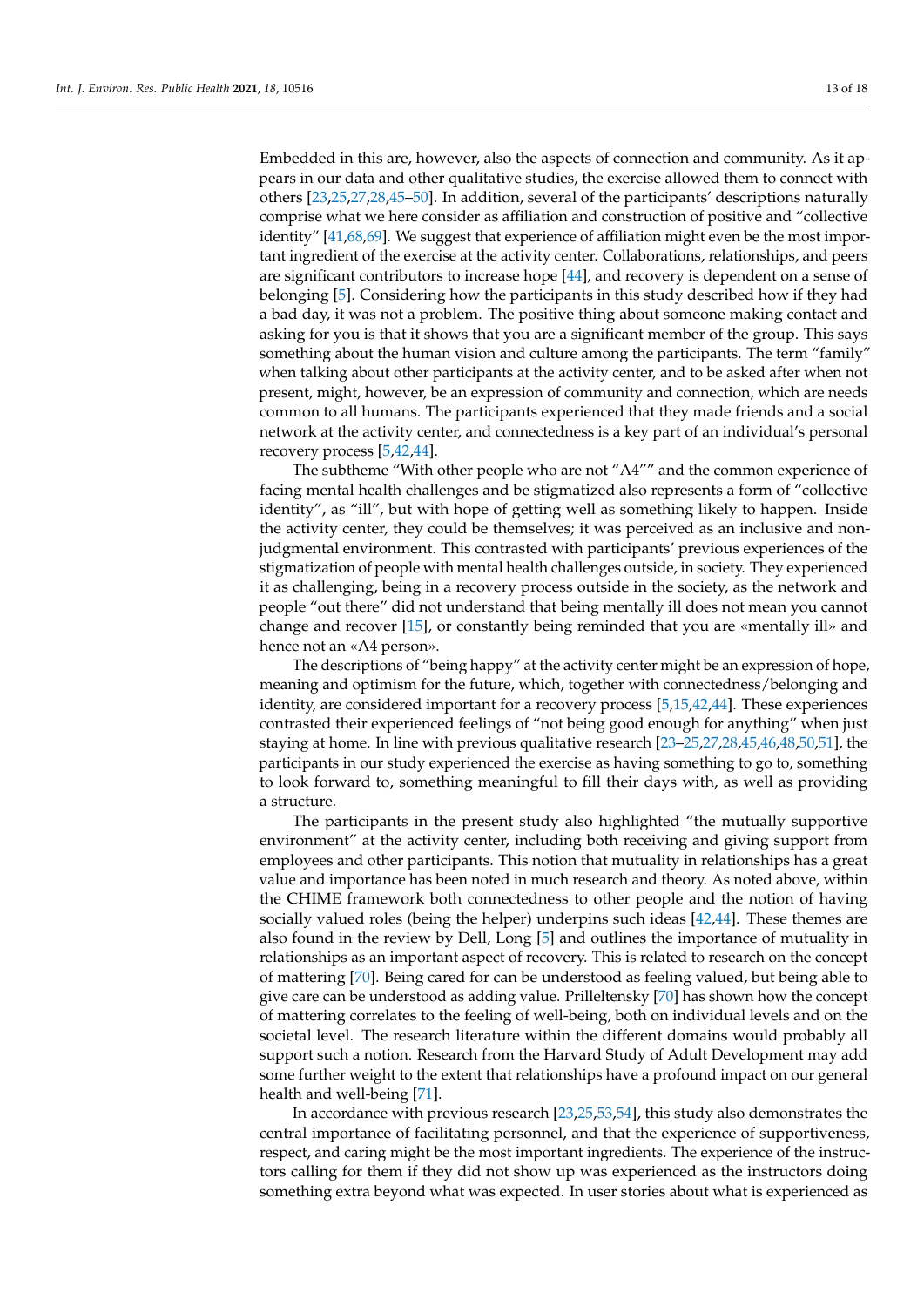help to "recover", the personnel who sees the person and does the little extra beyond the participants' expectations are often highlighted as a support for the participants in their recovery process [\[2,](#page-15-1)[3,](#page-15-5)[16,](#page-15-15)[72\]](#page-17-15).

It is interesting to note that the participants in the current study described exercise as "the best medicine" due to the experienced mental improvements and symptom relief following exercise, which is also frequently reported in research on physical activity for people with mental health challenges [\[23](#page-15-21)[–28\]](#page-15-22). Often, recovery as a personal process is distinguished from recovery as a clinical process. However, it is argued that it does not have to be an either/or question, the clinical recovery can be an important part of personal recovery [\[5\]](#page-15-3).

A surprising and important finding in the current study was that the participants experienced the activity center as an "intermediate station for the way forward" until they got enough self-confidence to be able to exercise at an ordinary fitness center and go back to school or jobs. However, as the staff at the activity center stated, *"We're not going to throw you out either"*, which again highlights affiliation and empowerment of the participants. It was up to the participants themselves for how long they wanted to take part in the activities; participation was not limited in time. As also reported in previous research [\[26](#page-15-26)[,46](#page-16-13)[,51,](#page-16-15)[52\]](#page-16-16), the results from our study indicate that the participants experienced participating in tailored exercise at the activity center together with others in the same situation as a good "self-help" strategy.

However, our results do not reveal what happens to the participants and their recovery process when they are no longer exercising at the activity center. Whether participation in exercise continues to contribute to their recovery process when they are no longer participants at the activity center is yet to be confirmed. Nevertheless, as the study reflects, the tailored exercise offers more than just exercise. It offers a liminal space where the participants may develop the needed skills and confidence to take part more fully in society, and as such, develop what the literature defines as citizenship [\[73\]](#page-17-16). Whether the participants choose to pursue physical activities outside the center may not be the most important aspect. A more fruitful question may rather be whether the participant somehow can utilize their experience through the liminal space to further develop their citizenship. There is a growing body of research within the field of citizenship, and other adjacent fields of research such as "well-being", "relational welfare", "mattering" and the Act-Belong-Commit campaign (ABC) that underpins this important concept of participation in society as a means to mental health recovery [\[5,](#page-15-3)[70,](#page-17-13)[74,](#page-17-17)[75\]](#page-17-18).

Reports from the participants in our study support these kinds of ideas and add knowledge to our understanding of how such processes of recovery and citizenship may be facilitated and supported through our ability to create facilitating liminal spaces. This research shows that tailored physical exercise in a community-based activity center may be just such a liminal space that can facilitate mental health recovery and citizenship. It is important to recognize that people have an innate desire to recover, to rehabilitate themselves, and they recognize the value of structure and movement. They want to engage with the "normal" world to experience citizenship, but need a safe transition space to do this effectively.

## *Methodological Considerations*

The study reported in this paper adds to the existing literature an in-depth qualitative analysis of experiences of participating in tailored exercise at a community-based activity center for people facing mental health challenges and identifies a dichotomy between inside the center and the outside world, where the activity center acts as a liminal space that builds people's capacity to make the transition back to normality. Participants were all from one geographic area in the south of Norway, most participants in this study were white (representative of locality), and interviews in other locations or with more diverse groups of people may have produced different information. The interpretation of the interview data presented in this paper is only one of many possible interpretations. To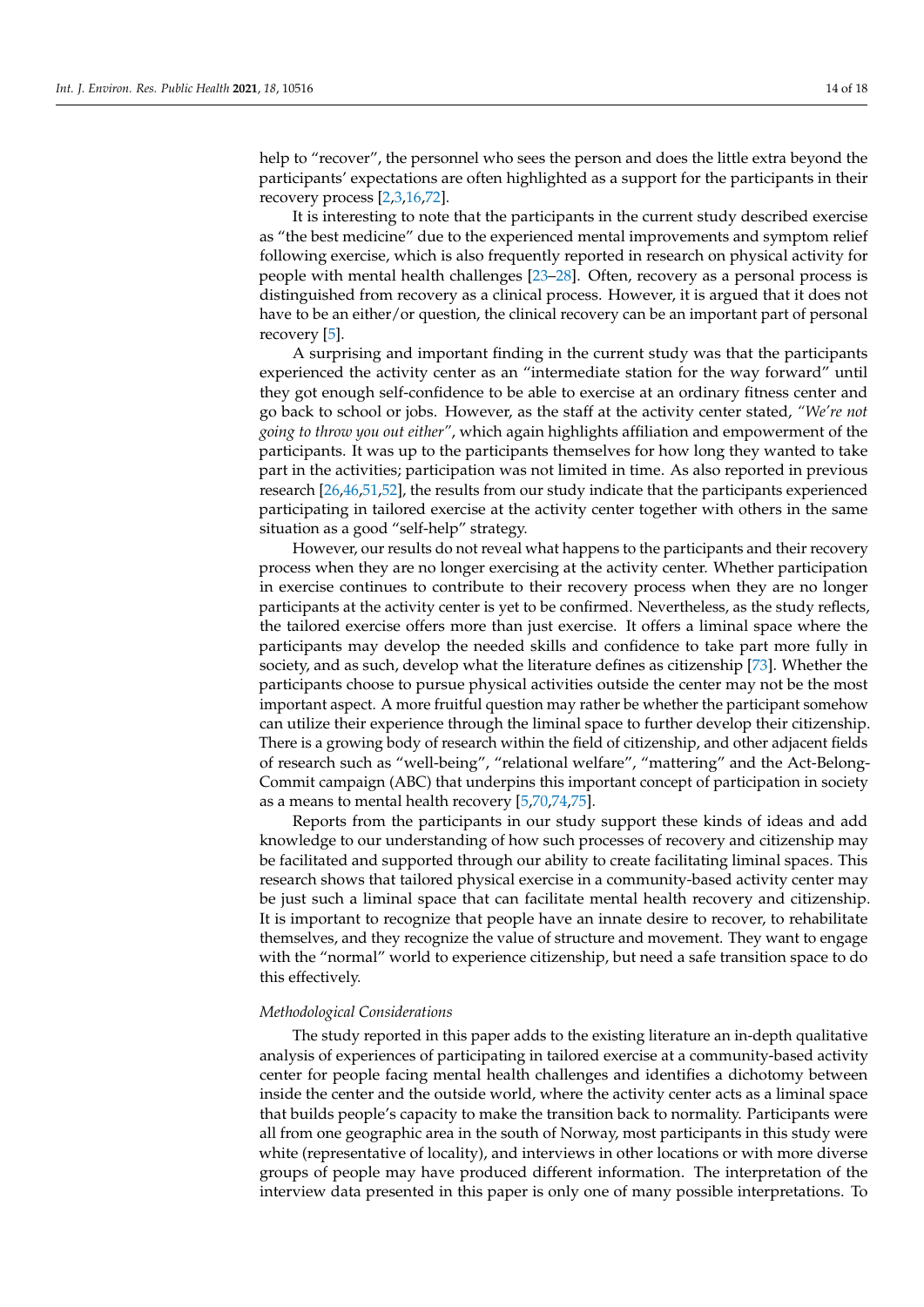ensure that the interpretation was a fair representation of the interviewees' views and that data analysis decisions were transparent, a rigorous process was adopted in which data were double-coded by the researchers, and disagreements were resolved in team discussions throughout the coding process. Moreover, a detailed description of all the steps of the research process, from data collection and analysis to presentation of findings, have been provided. Findings from a qualitative study cannot be generalized in a statistical sense for the population of people facing mental health challenges as a whole. Still, the findings can be considered as descriptions that can be used in a specified setting, and due to the detailed nature of the description, it seems reasonable to consider the findings in relation to similar contexts in other subpopulations of people facing mental health challenges.

#### **5. Conclusions**

The current study explored how individuals facing mental health challenges experienced participating in tailored exercise at a community-based activity center, and what role tailored exercise could play in supporting an individual's process of recovery. Our findings revealed that the center acted as a liminal space that aided mental health recovery by allowing the participants to feel safe, accepted and supported, as well as experience citizenship. Regarding the implications for practice, our results support the importance of physical activity as part of mental health work. In addition, the findings highlight and confirm the need for a change in focus to treat mental health challenges as a contextual phenomenon, and service development should add ideas of citizenship as important and an integral part of the service. Future research on physical exercise and mental health ought to study the way physical activity can lead to more citizenship. Creating a liminal space is viewed as a recovery supporting approach, through facilitating an opportunity for recovery. Future research should also explore the ingredients in such a liminal space and common denominators compared to other liminal spaces. Furthermore, through mixed methods, future research should investigate how tailored exercise at a community-based activity center understood as a liminal space leading to recovery and citizenship can influence, enhance and sustain physical fitness and mental health well-being. As a final remark, the corona pandemic has revealed how vulnerable we people are when our community with others is limited and we are being deprived of these liminal spaces. Nevertheless, it seems more attention has been given to the need for more therapy rooms rather than creating arenas for physical activity, community, and citizenship in society.

**Author Contributions:** K.K.D. had the main responsibility of writing the article and was active in the conception and design of the study and analysis of data. K.K.D. and M.H.Ø. developed the interview guide. M.H.Ø. had the overall focus of the study, conception and design, data collection and analysis, and contributed to writing the article. K.H. and S.S. have given major contributions to writing the article and interpreting the findings. K.K.D., M.H.Ø. and S.S. developed the thematic map. All authors commented on the drafts and gave critical input. All authors have read and agreed to the published version of the manuscript.

**Funding:** This research received no external funding.

**Institutional Review Board Statement:** The study was conducted in accordance with the Declaration of Helsinki, and the protocol was approved by the Norwegian Centre for Research Data (ref. no. 465089) and the Ethical Research Committee of the Faculty of Health and Sports at the University of Agder (no ref. no.). This manuscript has not been peer-reviewed or published previously, neither is it under consideration for publication elsewhere. A publication in IJERPH is approved by all authors.

**Informed Consent Statement:** Informed consent was obtained from all subjects involved in the study. Participants were informed that they could withdraw from the study at any time without any further consequences. Data confidentiality was assured by removing any personal identifiers and by assigning numbers to each participant.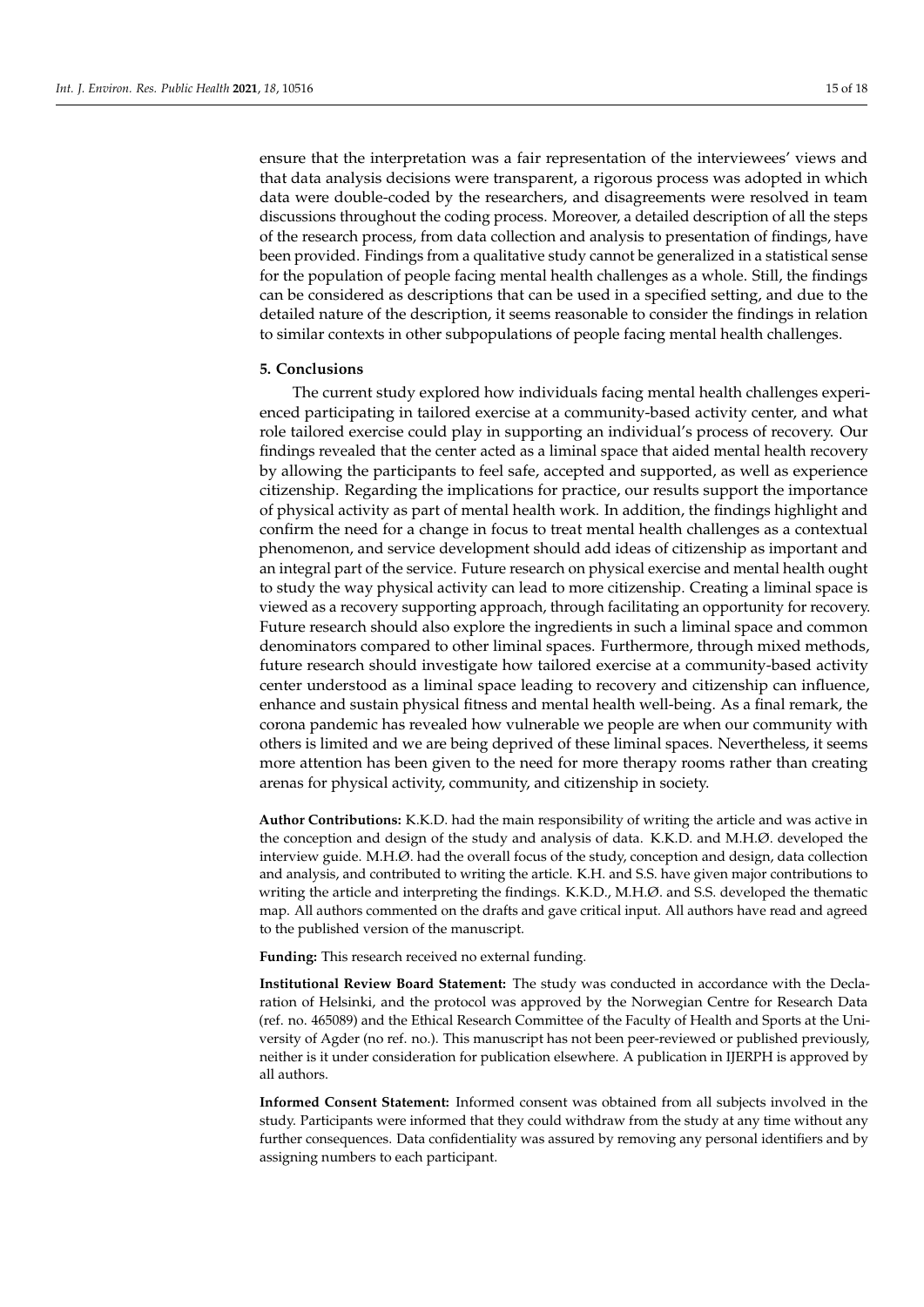**Acknowledgments:** We gratefully acknowledge the employees and participants at the activity center for their contribution and participation, and the members of the research group at the University of Agder for useful input to the study. We also thank Allan Takuån Folkestad from the University of Agder for proofreading and language checking the manuscript.

**Conflicts of Interest:** The authors declare no conflict of interest.

## **References**

- <span id="page-15-0"></span>1. WHO. Mental Disorders, Key Facts. Available online: <https://www.who.int/news-room/fact-sheets/detail/mental-disorders> (accessed on 30 April 2021).
- <span id="page-15-1"></span>2. Karlsson, B.; Borg, M. *Recovery Tradisjoner, Fornyelser Og Praksiser*, 1st ed.; Gyldendal Norsk Forlag AS: Oslo, Norway, 2017.
- <span id="page-15-5"></span>3. Topor, A. *Hva Hjelper? Veier Til Bedring Fra Alvorlige Psykiske Problemer*; Kommuneforlaget: Oslo, Norway, 2011.
- <span id="page-15-2"></span>4. Martinsen, E.W. Fysisk aktivitet og psykiske lidelser. In *Fysisk Aktivitet Og Helse: Fra Begrepsforståelse Til Implementering Av Kunnskap*; Klungland Torstveit, M., Lohne-Seiler, H., Berntsen, S., Anderssen, S.A., Eds.; Cappelen Damm Akademisk: Oslo, Norway, 2018; pp. 245–268.
- <span id="page-15-3"></span>5. Dell, N.A.; Long, C.; Mancini, M.A. Models of mental health recovery: An. overview of systematic reviews and qualitative meta-syntheses. *Psychiatr. Rehabil. J.* **2021**, *44*, 238–253. [\[CrossRef\]](http://doi.org/10.1037/prj0000444) [\[PubMed\]](http://www.ncbi.nlm.nih.gov/pubmed/33734781)
- <span id="page-15-4"></span>6. Slade, M. Mental illness and well-being: The central importance of positive psychology and recovery approaches. *BMC Health Serv. Res.* **2010**, *10*, 26. [\[CrossRef\]](http://doi.org/10.1186/1472-6963-10-26) [\[PubMed\]](http://www.ncbi.nlm.nih.gov/pubmed/20102609)
- <span id="page-15-6"></span>7. Borg, M.; Topor, A. *Virksomme Relasjoner—Om Bedringsprosesser Ved Alvorlige Psykiske Lidelser*; Kommuneforlaget: Oslo, Norway, 2014.
- <span id="page-15-7"></span>8. Norvoll, R. *Samfunn Og Psykisk Helse: Samfunnsvitenskapelige Perspektiver*; Gyldendal Akademisk: Oslo, Norway, 2014.
- <span id="page-15-8"></span>9. Alegría, M.; NeMoyer, A.; Bague, I.F.; Wang, Y.; Alvarez, K. Social determinants of mental health: Where we are and where we need to go. *Curr. Psychiatry Rep.* **2018**, *20*, 95. [\[CrossRef\]](http://doi.org/10.1007/s11920-018-0969-9)
- <span id="page-15-9"></span>10. Bøe, T.D.; Thomassen, A. *Fra Psykiatri Til Psykisk Helsearbeid: Om Etikk, Relasjoner Og Nettverk*; Universitetsforlaget: Oslo, Norway, 2007.
- <span id="page-15-10"></span>11. Karlsson, B.; Borg, M. *Psykisk Helsearbeid: Humane Og Sosiale Perspektiver Og Praksiser*; Gyldendal: Copenhagen, Denmark, 2013.
- <span id="page-15-11"></span>12. Human Rights Council. *Report of the Special Rapporteur on the Right of Everyone to the Enjoyment of the Highest Attainable Standard of Physical and Mental Health*; United Nations Human Rights Council: Geneva, Switzerland, 2017.
- <span id="page-15-12"></span>13. The British Psychological Society. *Classification of Behaviour and Experience in Relation to Functional Psychiatric Diagnoses: Time for a Paradigm Shift. DCP Position Statement*; The British Psychological Society: Leicester, UK, 2013.
- <span id="page-15-13"></span>14. Aarre, T. *Manifest for Psykisk Helsevern*; Universitetsforlaget: Oslo, Norway, 2010.
- <span id="page-15-14"></span>15. Slade, M.; Longden, E. Empirical evidence about recovery and mental health. *BMC Psychiatry* **2015**, *15*, 285. [\[CrossRef\]](http://doi.org/10.1186/s12888-015-0678-4) [\[PubMed\]](http://www.ncbi.nlm.nih.gov/pubmed/26573691)
- <span id="page-15-15"></span>16. Lauveng, A. Vi må slutte og behandle samtidig rus og psykisk lidelse—Vi skal behandle mennesker. In *Et Bedre Liv: Historier, Erfaringer Og Forskning Om Recovery Ved Rusmiddelmisbruk Og Psykiske Helseproblemer*; Landheim, A., Wiig, L., Brendbekken, M., Brodahl, M., Biong, S., Eds.; Gyldendal Akademisk: Oslo, Norway, 2016; pp. 171–173.
- <span id="page-15-16"></span>17. Lien, L. Hva kan leger og psykologer lære av historiene? In *Et Bedre Liv. Historier, Erfaringer Og Forskning Om Recovery Ved Rusmiddelmisbruk Og Psykiske Helseproblemer*; Landheim, A., Wiig, L., Brendbekken, M., Brodahl, M., Biong, S., Eds.; Gyldendal Akademisk: Oslo, Norway, 2016; pp. 168–170.
- <span id="page-15-17"></span>18. Helse Og Omsorgsdepartementet. *Mestre Hele Livet: Regjeringens Strategi For God Psykisk Helse (2017–2022)*; Helse Og Omsorgsdepartementet: Oslo, Norway, 2017. (In Norwegian)
- <span id="page-15-18"></span>19. Ministry of Health and Care Services. *Folkehelsemeldinga: Gode Liv I Eit Trygt Samfunn*; Helse Og Omsorgsdepartementet: Olso, Norway, 2019. (In Norwegian)
- <span id="page-15-19"></span>20. Hallgren, M.; Vancampfort, D.; Giesen, E.S.; Lundin, A.; Stubbs, B. Exercise as treatment for alcohol use disorders: Systematic review and meta-analysis. *Br. J. Sport. Med.* **2017**, *51*, 1058–1064. [\[CrossRef\]](http://doi.org/10.1136/bjsports-2016-096814)
- <span id="page-15-23"></span>21. Schuch, F.; Stubbs, B. The role of exercise in preventing and treating depression. *Curr. Sport. Med. Rep.* **2019**, *18*, 299–304. [\[CrossRef\]](http://doi.org/10.1249/JSR.0000000000000620)
- <span id="page-15-20"></span>22. Schuch, F.B.; Vancampfort, D.; Richards, J.; Rosenbaum, S.; Ward, P.; Stubbs, B. Exercise as a treatment for depression: A meta-analysis adjusting for publication bias. *J. Psychiatr. Res.* **2016**, *77*, 42–51. [\[CrossRef\]](http://doi.org/10.1016/j.jpsychires.2016.02.023) [\[PubMed\]](http://www.ncbi.nlm.nih.gov/pubmed/26978184)
- <span id="page-15-21"></span>23. Hodgson, M.H.; McCulloch, H.P.; Fox, K.R. The experiences of people with severe and enduring mental illness engaged in a physical activity programme integrated into the mental health service. *Ment. Health Phys. Act.* **2011**, *4*, 23–29. [\[CrossRef\]](http://doi.org/10.1016/j.mhpa.2011.01.002)
- 24. Rastad, C.; Martin, C.; Åsenlöf, P. Barriers, benefits, and strategies for physical activity in patients with schizophrenia. *Phys. Ther.* **2014**, *94*, 1467–1479. [\[CrossRef\]](http://doi.org/10.2522/ptj.20120443)
- <span id="page-15-24"></span>25. Crone, D.; Guy, H. I know it is only exercise, but to me it is something that keeps me going': A qualitative approach to understanding mental health service users' experiences of sports therapy. *Int. J. Ment. Health Nurs.* **2008**, *17*, 197–207. [\[CrossRef\]](http://doi.org/10.1111/j.1447-0349.2008.00529.x)
- <span id="page-15-26"></span>26. McDevitt, J.; Snyder, M.; Miller, A.; Wilbur, J. Perceptions of barriers and benefits to physical activity among outpatients in psychiatric rehabilitation. *J. Nurs. Sch.* **2006**, *38*, 50–55. [\[CrossRef\]](http://doi.org/10.1111/j.1547-5069.2006.00077.x)
- <span id="page-15-25"></span>27. Searle, A.; Calnan, M.; Lewis, G.; Campbell, J.; Taylor, A.; Turner, K. Patients' views of physical activity as treatment for depression: A qualitative study. *Br. J. Gen. Pract.* **2011**, *61*, e149–e156. [\[CrossRef\]](http://doi.org/10.3399/bjgp11X567054)
- <span id="page-15-22"></span>28. Mason, O.J.; Holt, R. Mental health and physical activity interventions: A review of the qualitative literature. *J. Ment. Health* **2012**, *21*, 274–284. [\[CrossRef\]](http://doi.org/10.3109/09638237.2011.648344)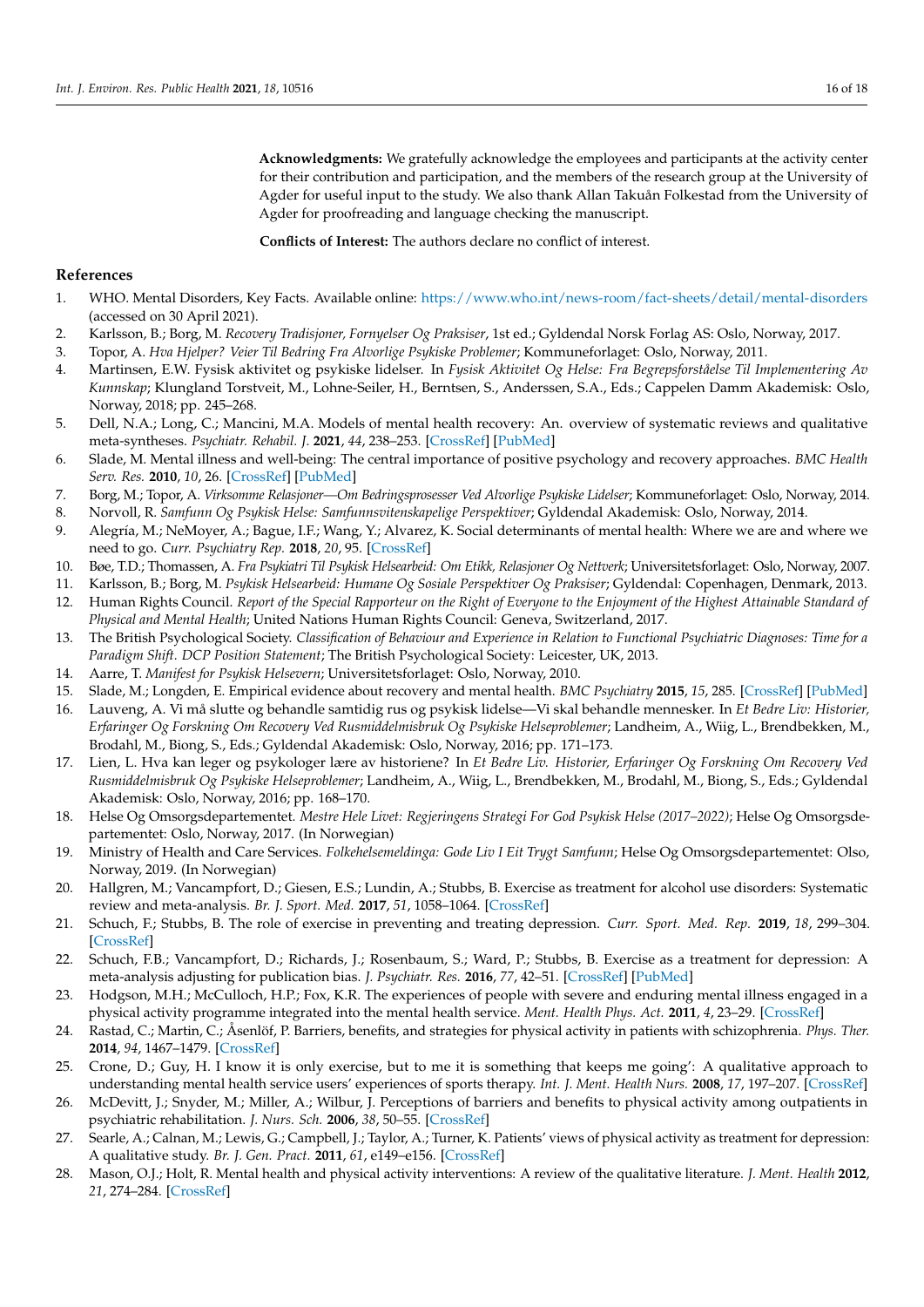- <span id="page-16-0"></span>29. Schuch, F.B.; Vancampfort, D.; Rosenbaum, S.; Richards, J.; Ward, P.; Stubbs, B. Exercise improves physical and psychological quality of life in people with depression: A meta-analysis including the evaluation of control group response. *Psychiatry Res.* **2016**, *241*, 47–54. [\[CrossRef\]](http://doi.org/10.1016/j.psychres.2016.04.054)
- 30. Stubbs, B.; Firth, J.; Berry, A.; Schuch, F.; Rosenbaum, S.; Gaughran, F.; Veronesse, N.; Williams, J.; Craig, T.; Yung, A.; et al. How much physical activity do people with schizophrenia engage in? A systematic review, comparative meta-analysis and meta-regression. *Schizophr. Res.* **2016**, *176*, 431–440. [\[CrossRef\]](http://doi.org/10.1016/j.schres.2016.05.017)
- <span id="page-16-1"></span>31. Stubbs, B.; Vancampfort, D.; Rosenbaum, S.; Ward, P.B.; Richards, J.; Ussher, M.; Schuch, F.B. Challenges establishing the efficacy of exercise as an antidepressant treatment: A systematic review and meta-analysis of control group responses in exercise randomised controlled trials. *Sport. Med.* **2016**, *46*, 699–713. [\[CrossRef\]](http://doi.org/10.1007/s40279-015-0441-5)
- <span id="page-16-2"></span>32. Anthony, W.A. Recovery from mental illness: The guiding vision of the mental health service system in the 1990s. *Psychosoc. Rehabil. J.* **1993**, *16*, 11–23. [\[CrossRef\]](http://doi.org/10.1037/h0095655)
- 33. Ramon, S. The place of social recovery in mental health and related services. *Int. J. Environ. Res. Public Health* **2018**, *15*, 1052. [\[CrossRef\]](http://doi.org/10.3390/ijerph15061052) [\[PubMed\]](http://www.ncbi.nlm.nih.gov/pubmed/29789511)
- 34. Brekke, E.; Ness, O.; Lien, L. Relational recovery in co-occurring conditions: A qualitative study of first-person experiences. *Adv. Dual Diagn.* **2020**, *13*, 89–100. [\[CrossRef\]](http://doi.org/10.1108/ADD-12-2019-0017)
- <span id="page-16-3"></span>35. Topor, A.; Larsen, I.B.; Bøe, T.D. Recovery—Fra Personlig Reformasjon Til Sosial Transformasjon. 2020. Available online: <https://www.madinnorway.org/2020/05/recovery-sosial-transformasjon/> (accessed on 30 August 2021).
- <span id="page-16-4"></span>36. Tew, J. Recovery capital: What enables a sustainable recovery from mental health difficulties? *Eur. J. Soc. Work* **2013**, *16*, 360–374. [\[CrossRef\]](http://doi.org/10.1080/13691457.2012.687713)
- <span id="page-16-5"></span>37. Tew, J.; Ramon, S.; Slade, M.; Bird, V.; Melton, J.; le Boutillier, C. Social factors and recovery from mental health difficulties: A Review of the evidence. *Br. J. Soc. Work* **2011**, *42*, 443–460. [\[CrossRef\]](http://doi.org/10.1093/bjsw/bcr076)
- <span id="page-16-6"></span>38. Shepherd, G.; Boardman, J.; Slade, M. Putting recovery into mental health practice. *Ment. Health Today* **2008**, *2008*, 28–31.
- 39. Perkins, R.; Repper, J. *Social Inclusion and Recovery*; Baillière Tindall: London, UK, 2003.
- <span id="page-16-19"></span>40. Pelletier, J.-F.; Davidson, L.; Roelandt, J.-L. Citizenship and recovery for everyone: A global model of public mental health. *Int. J. Ment. Health Promot.* **2009**, *11*, 45–53. [\[CrossRef\]](http://doi.org/10.1080/14623730.2009.9721799)
- <span id="page-16-7"></span>41. Biong, S.; Borg, M. Hva handler recovery om? In *Et Bedre Liv: Historier, Erfaringer Og Forskning Om Recovery Ved Rusmiddelmisbruk Og Psykiske Helseproblemer*; Landheim, A., Wiig, L., Brendbekken, M., Brodahl, M., Biong, S., Eds.; Gyldendal Akademisk: Oslo, Norway, 2016; pp. 18–27.
- <span id="page-16-8"></span>42. Slade, M.; Leamy, M.; Bacon, F.; Janosik, M.; le Boutillier, C.; Williams, J.; Bird, V. International differences in understanding recovery: Systematic review. *Epidemiol. Psychiatr. Sci.* **2012**, *21*, 353–364. [\[CrossRef\]](http://doi.org/10.1017/S2045796012000133)
- <span id="page-16-9"></span>43. Bøe, T.D.; Thomassen, A. *Psykisk Helsearbeid: Å Skape Rom For Hverandre*; Universitets Forlaget: Oslo, Norway, 2017.
- <span id="page-16-10"></span>44. Leamy, M.; Bird, V.; le Boutillier, C.; Williams, J.; Slade, M. Conceptual framework for personal recovery in mental health: Systematic review and narrative synthesis. *Br. J. Psychiatry* **2011**, *199*, 445–452. [\[CrossRef\]](http://doi.org/10.1192/bjp.bp.110.083733)
- <span id="page-16-11"></span>45. Bassilios, B.; Judd, F.; Pattison, P. Why don't people diagnosed with schizophrenia spectrum disorders (SSDs) get enough exercise? *Australas. Psychiatry* **2013**, *22*, 71–77. [\[CrossRef\]](http://doi.org/10.1177/1039856213510575)
- <span id="page-16-13"></span>46. Borge, L.; Røssberg, J.I.; Sverdrup, S. Cognitive milieu therapy and physical activity: Experiences of mastery and learning among patients with dual diagnosis. *J. Psychiatr. Ment. Health Nurs.* **2013**, *20*, 932–942. [\[CrossRef\]](http://doi.org/10.1111/jpm.12090) [\[PubMed\]](http://www.ncbi.nlm.nih.gov/pubmed/23701474)
- 47. Carless, D.; Douglas, K. Social support for and through exercise and sport in a sample of men with serious mental illness. *Issues Ment. Health Nurs.* **2008**, *29*, 1179–1199. [\[CrossRef\]](http://doi.org/10.1080/01612840802370640) [\[PubMed\]](http://www.ncbi.nlm.nih.gov/pubmed/18979324)
- <span id="page-16-14"></span>48. Soundy, A.; Roskell, C.; Stubbs, B.; Probst, M.; Vancampfort, D. Investigating the benefits of sports participation for individuals with schizofrenia: A systematic review. *Psychiatr. Danub.* **2015**, *27*, 2–13.
- 49. Verhaeghe, N.; Maeseneer, J.D.; Maes, L.; Heeringen, C.V.; Annemans, L. Health promotion in mental health care: Perceptions from patients and mental health nurses. *J. Clin. Nurs.* **2013**, *22*, 1569–1578. [\[CrossRef\]](http://doi.org/10.1111/jocn.12076) [\[PubMed\]](http://www.ncbi.nlm.nih.gov/pubmed/23294398)
- <span id="page-16-12"></span>50. Sellereite, I.; Haga, M.; Lorås, H. Fysisk aktivitet som verktøy i det helsefremmende arbeidet opp mot rus og psykisk helse. *Tidsskrift for Psykisk Helsearbeid* **2019**, *16*, 39–51. [\[CrossRef\]](http://doi.org/10.18261/issn.1504-3010-2019-01-05)
- <span id="page-16-15"></span>51. Lassenius, O.; Arman, M.; Söderlund, A.; Åkerlind, I.; Wiklund-Gustin, L. Moving toward reclaiming life: Lived experiences of being physically active among persons with psychiatric disabilities. *Issues Ment. Health Nurs.* **2013**, *34*, 739–746. [\[CrossRef\]](http://doi.org/10.3109/01612840.2013.813097) [\[PubMed\]](http://www.ncbi.nlm.nih.gov/pubmed/24066649)
- <span id="page-16-16"></span>52. Danielsson, L.; Kihlbom, B.; Rosberg, S. "Crawling out of the cocoon": Patients' experiences of a Physical therapy exercise intervention in the treatment of major depression. *Phys. Ther.* **2016**, *96*, 1241–1250. [\[CrossRef\]](http://doi.org/10.2522/ptj.20150076)
- <span id="page-16-17"></span>53. Chapman, J.J.; Fraser, S.J.; Brown, W.J.; Burton, N.W. Physical activity preferences, motivators, barriers and attitudes of adults with mental illness. *J. Ment. Health* **2016**, *25*, 448–454. [\[CrossRef\]](http://doi.org/10.3109/09638237.2016.1167847)
- <span id="page-16-18"></span>54. Fogarty, M.; Happell, B. Exploring the benefits of an exercise program for people with schizophrenia: A qualitative study. *Issues Ment. Health Nurs.* **2005**, *26*, 341–351. [\[CrossRef\]](http://doi.org/10.1080/01612840590915711) [\[PubMed\]](http://www.ncbi.nlm.nih.gov/pubmed/16020051)
- <span id="page-16-20"></span>55. Le Boutillier, C.; Leamy, M.; Bird, V.J.; Davidson, L.; Williams, J.; Slade, M. What does recovery mean in practice? A qualitative analysis of international recovery-oriented practice guidance. *Psychiatr. Serv.* **2011**, *62*, 1470–1476. [\[CrossRef\]](http://doi.org/10.1176/appi.ps.001312011) [\[PubMed\]](http://www.ncbi.nlm.nih.gov/pubmed/22193795)
- <span id="page-16-21"></span>56. Ponce, A.N.; Rowe, M. Citizenship and community mental health care. *Am. J. Community Psychol.* **2018**, *61*, 22–31. [\[CrossRef\]](http://doi.org/10.1002/ajcp.12218) [\[PubMed\]](http://www.ncbi.nlm.nih.gov/pubmed/29323416)